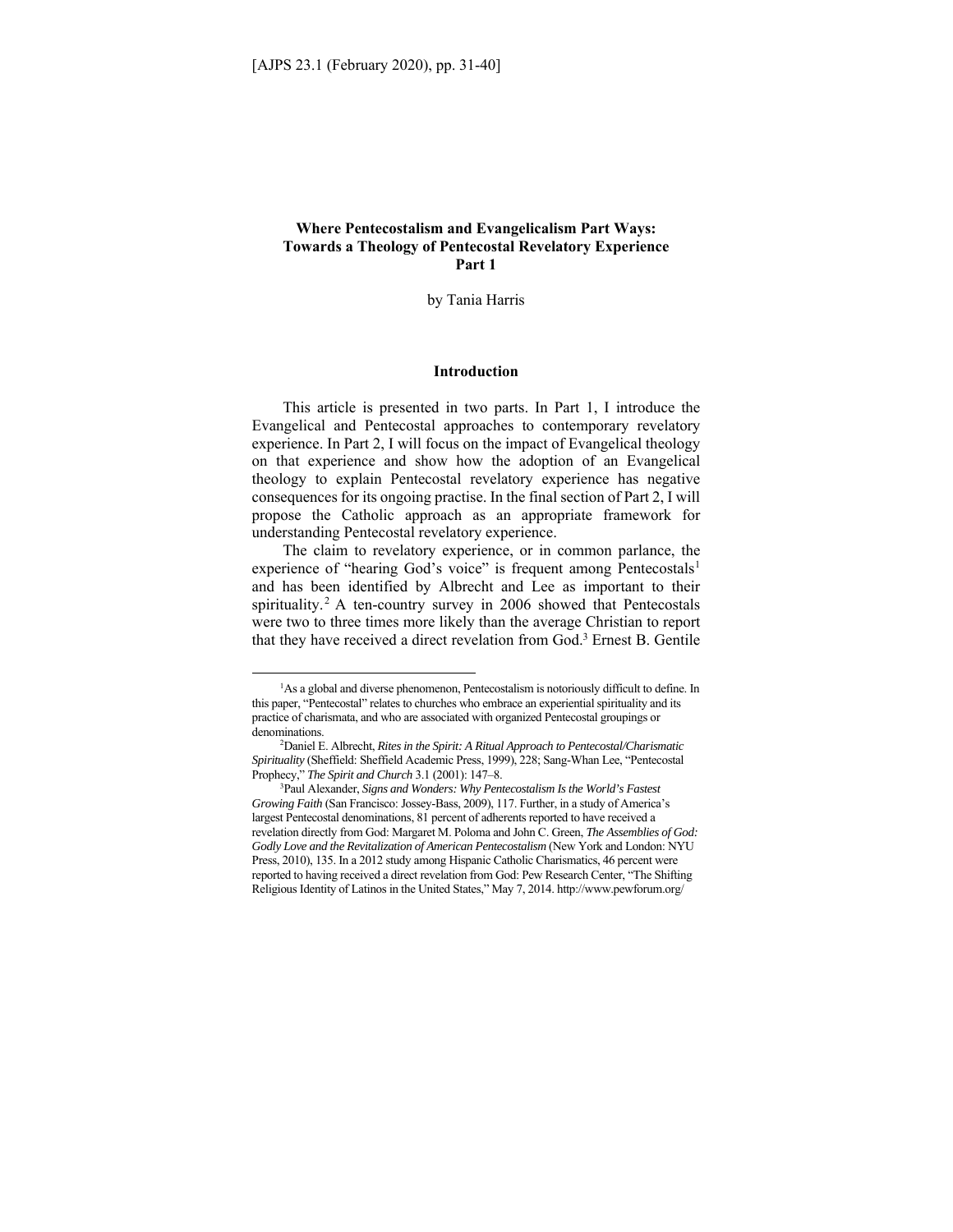writes that for the Pentecostal, to "hear God's voice" is to receive the revelation of "God's thoughts towards humanity" via the Holy Spirit*.* 4 The ability to hear God's voice is seen by Roger Stronstad to be a distinctive of the New Covenant whereby the Spirit's outpouring at Pentecost enabled all believers to receive revelatory messages in the same manner (as dreams and visions) as the Old Covenant prophets (Num 12:6; Acts  $2:16-17$ ).<sup>5</sup> Pentecostal scholars generally concur that the Pentecostal experience involves the spontaneous reception of revelation apart from cognitive thought, and comprises a genuine transfer of new and/or previously unknown information.<sup>6</sup> For Pentecostal historian Cecil M. Robeck, prophetic messages include both categories of "forthtelling" (declaring the mind of God) and "fore-telling" (prediction of future events).<sup>7</sup> It is my observation that Pentecostals adopt an approach that assumes phenomenological continuity between their own experience and that of the biblical characters, and therefore view their revelatory experiences as analogous to those in Scripture. This perspective is consistent with the Pentecostal approach to all contemporary spiritual experience as identified by several in the Pentecostal Academy.<sup>8</sup>

Modern Pentecostal churches in Western Christianity have typically aligned themselves with the Protestant tradition, and under the smaller

Mark J. Cartledge, "Charismatic Prophecy: A Definition and Description," *Journal of Pentecostal Theology* 5 [1994]: 81; Lee, "Pentecostal Prophecy," 160; Samuel W. Muindi, *Pentecostal-Charismatic Prophecy: Empirical-Theological Analysis* (Oxford: Peter Lang, 2017), 255-256.

7 Cecil M. Robeck Jr., "The Gift of Prophecy" in *The New International Dictionary of Pentecostal and Charismatic Movements,* eds. Stanley M. Burgess and Edouard M. Van Der Maas (Rev. edn., 999–1012, Grand Rapids: Zondervan, 2002), 999; Cartledge, "Charismatic Prophecy: A Definition and Description," 81.

 Stephen E. Parker, *Led by the Spirit: Toward a Practical Theology of Pentecostal Discernment and Decision-Making* (Sheffield: Sheffield Academic Press, 1996), 13; Allan Anderson, *An Introduction to Pentecostalism* (Cambridge: Cambridge University Press, 2004), 20; Steven J. Land, *Pentecostal Spirituality: A Passion for the Kingdom* (Sheffield: Sheffield Academic Press, 1993). 15; Mark McLean, "Toward a Pentecostal Hermeneutic," *Pneuma 6*, no.2 (1984): 35-56; Scott A. Ellington, "Pentecostalism and the Authority of Scripture," *Journal of Pentecostal Theology 9* (1996): 17; Kenneth J. Archer, "Pentecostal Hermeneutics: Retrospect and Prospect" In *Pentecostal Hermeneutics: A Reader*, ed. Lee Roy Martin (Leiden: Brill, 2013), 131; John McKay, "When the Veil Is Taken Away: The Impact of Prophetic Experience on Biblical Interpretation," *Journal of Pentecostal Theology 5* (1994): 26.

<sup>2014/05/07/</sup>the-shifting-religious-identity-of-latinos-in-the-united-states/ (accessed 21.7.16). As one form of hearing God's voice, prophecy was found to be extensively practiced among Pentecostals in Asia: Dennis Lum, *The Practice of Prophecy: An Empirical-Theological Study of Pentecostals in Singapore* (Eugene: Wipf and Stock, 2018), Kindle Version, Location 122. 4

Ernest B. Gentile, *Your Sons and Daughters Will Prophesy* (Grand Rapids: Chosen Books, 1999), 20. 5

Roger Stronstad, *The Prophethood of All Believers: A Study in Luke's Charismatic Theology*, Journal Pentecostal Theology Supplement Series 16 (Sheffield: Sheffield Academic Press, 1999), 69.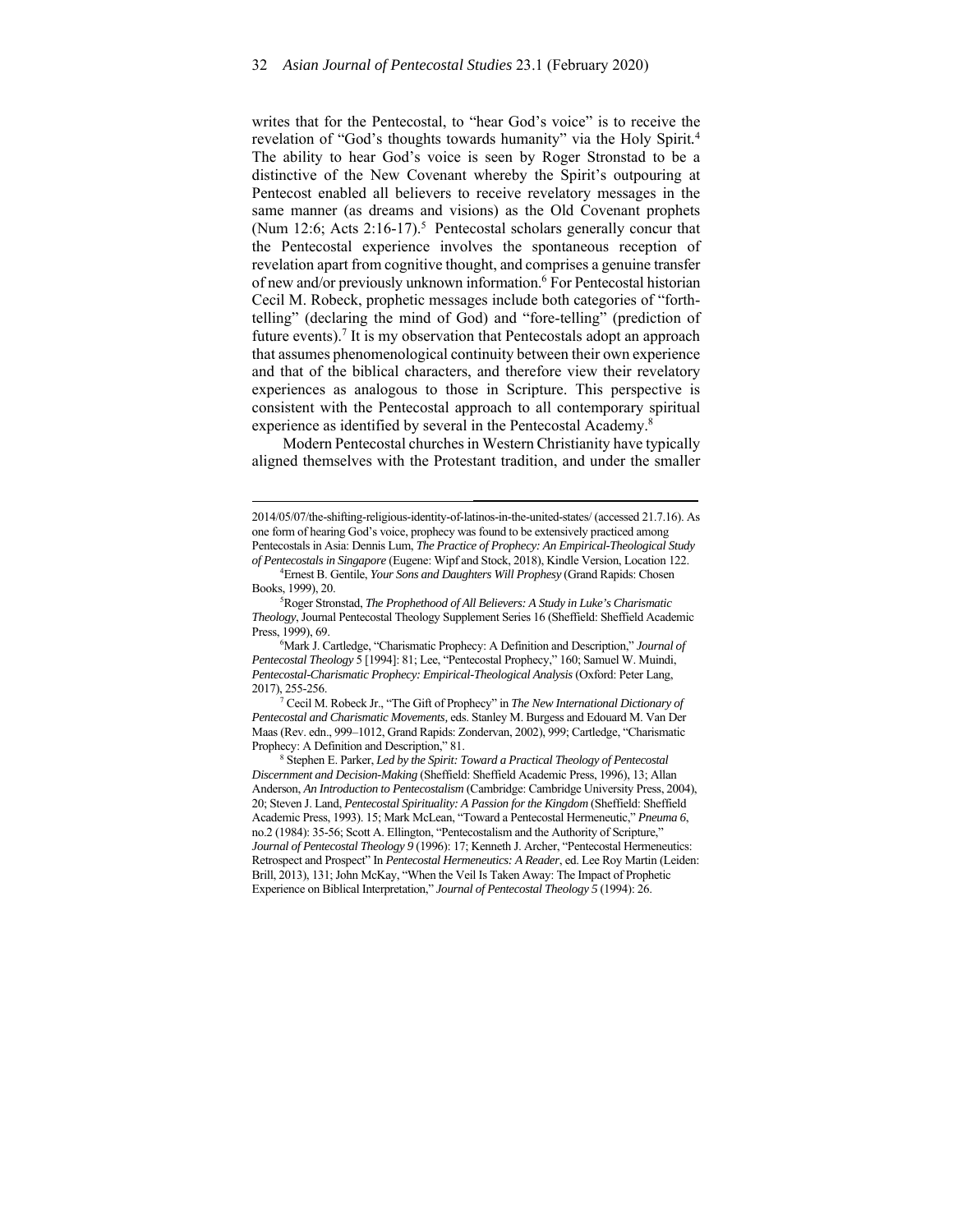umbrella of Evangelicalism;<sup>9</sup> nearly all Pentecostals consider themselves to be Evangelical.10 While the two traditions share much in common, the Protestant/Evangelical approach to "hearing God's voice" represents a clear differentiation from that of the Pentecostals.<sup>11</sup> In the Protestant/Evangelical traditions, the experience of hearing God speak is most often equated with the reading and exposition of Scripture by means of the Spirit's illumination.12 Contemporary revelatory experience outside of Scripture may be possible, but is usually deemed to be qualitatively inferior, relatively unreliable, and of minimal authority compared with the inspired experiences of Scripture.13 This position is derived from the belief that the experiences in Scripture are 'special' and therefore unrepeatable, a perspective that seeks to preserve the authority, sufficiency and uniqueness of Scripture.

Although the revelatory experience is important to Pentecostal practise and is prized for its spiritual value, there has been a profound lack of theological reflection in this area by Pentecostals in the Academy.14 In the absence of an adequate theological framework for their experiences, and in order to maintain the priority of Scripture, Pentecostals have adopted an Evangelical framework to understand their own experience. The result has been disconnection between the theology and practise of revelatory experience by Pentecostal Christians as they espouse a discontinuous theological approach while practising a continuous one. This disparity threatens to dilute the ongoing practise and potency of an experience that is understood by Pentecostals to be a keystone of the Spirit's work under the New Covenant.

This paper draws on the findings of a study undertaken in preparation for a Ph.D. The study was conducted among Australian Pentecostals to reflect on the theology and practise of revelatory experiences The Evangelical and Pentecostal approaches to revelatory experiences will be compared and contrasted in order to reveal the inadequacy of the Evangelical framework for Pentecostals, and the need

<sup>&</sup>lt;sup>9</sup>Like Pentecostalism, Evangelicalism is also difficult to define because of many divergent strands influencing the movement. Craig Allert argues for a loss of theological framework of the Evangelicals, showing that it developed as a protest movement rather than as a unique theological position: *A High View of Scripture?: The Authority of the Bible and the* 

<sup>&</sup>lt;sup>10</sup>Poloma and Green, *The Assemblies of God*, 3-4.<br><sup>11</sup>Sang-Whan Lee, "Pentecostal Prophecy," 159; S. Fourie, *Prophecy: God's Gift of Communication to the Church* (Pretoria: University of South Africa, 1990), 14.<br><sup>12</sup>Sang-Whan Lee, "Pentecostal Prophecy," 160; Jon Ruthven, *On the Cessation of the* 

*Charismata: The Protestant Polemic on Postbiblical Miracles* (Sheffield: Sheffield Academic Press, 2007), 31.

<sup>13</sup>This position is best articulated by Wayne Grudem, *The Gift of Prophecy in the New Testament and Today* (Wheaton: Crossway Books, 2000), Kindle Version, Location 962.<br><sup>14</sup>Parker, Led by the Spirit, 20.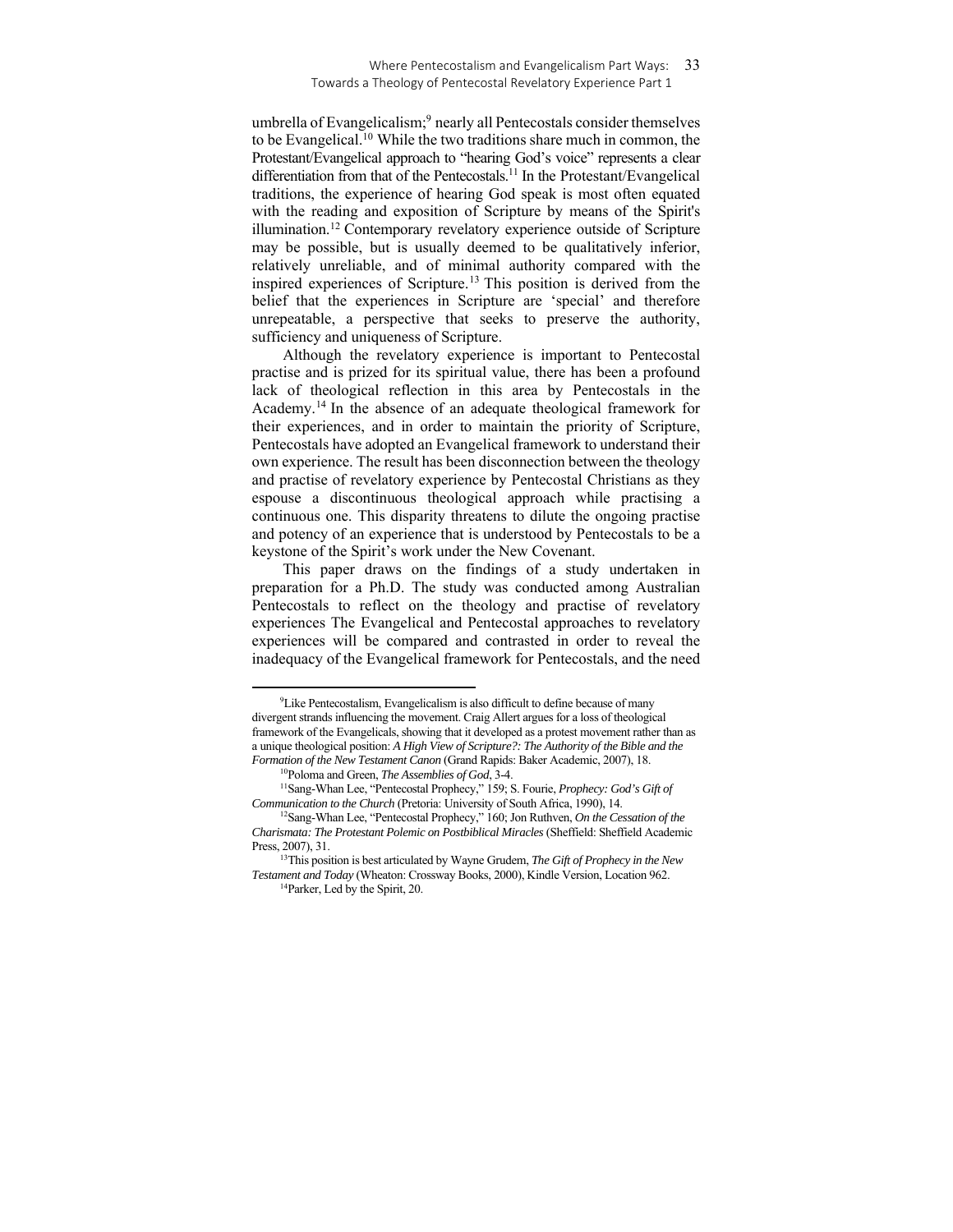to develop a theological framework that is consistent with the Pentecostal approach. Alignment with the Catholic mystical tradition is proposed as the proper alternative.

## **The Evangelical Approach to Contemporary Revelatory Experience**

In the Protestant Evangelical tradition, two perspectives towards contemporary revelatory experience may be identified. The first perspective, known as cessationism, holds that revelatory experience beyond the canon has ceased. Any claim to contemporary revelation is invalid, dangerous or even heretical. 15 The second perspective, held largely by those of the charismatic stream, is most clearly and substantively represented by the work of Baptist theologian Wayne Grudem. 16 Grudem's study sought to bring validity to extra-biblical revelatory experiences by providing a position that refuted the arguments of cessationism, while preserving the Evangelical priority of Scripture.

According to Grudem, contemporary revelatory experiences are valid, but are phenomenologically inferior to the special experience of the canonical characters. This position is based on his identification of two different categories of prophetic experience in Scripture: (1) the special experience of the (canonical) Old Testament prophets and their equivalents, the New Testament apostles, who speak the "very words of God", and (2) the ordinary experience of the non-prophets of the Old Testament and New Testament congregations who speak only "human words to report something God has brought to mind."<sup>17</sup> For Grudem, there is no access to the "very words of God" as evidenced in the Scriptures—post-apostolic revelatory experiences are possible, but are always qualitatively inferior since they are comprised of human words that require testing.18 Mallone sums up this position well: "I know of no theologically sound non-cessationist who would suggest that prophecies today are inspired as Scripture is inspired of God."19

While Grudem affirms the aspect of "new" revelation as

<sup>15</sup>Benjamin B. Warfield's *Counterfeit Miracles* (Edinburgh: Banner of Truth Trust, 1918) represents a major starting point in the twentieth century. Other cessationists include John F. MacArthur Jr., *Charismatic Chaos* (Grand Rapids: Zondervan, 1992); J. I. Packer, *God's Words* (Downers Grove: IVP, 1981); Richard B. Gaffin, "A Cessationist View" in *Are* 

*Miraculous Gifts for Today?* (edited by Wayne Grudem, Grand Rapids: Zondervan, 1996). 16Grudem, *The Gift of Prophecy in the New Testament and Today* (Wheaton: Crossway Books, 2000). Although his study focuses exclusively on the "gift of prophecy" and draws largely from Paul's epistles to the Corinthians, the perspective has bearing on the broader revelatory experience at a number of points.<br><sup>17</sup>Grudem, *The Gift of Prophecy*, Location 132, cf. 489.<br><sup>18</sup>Ibid., Location 962.

<sup>19</sup>George Mallone, *Those Controversial Gifts* (London: Hodder & Stoughton, 1983), 37.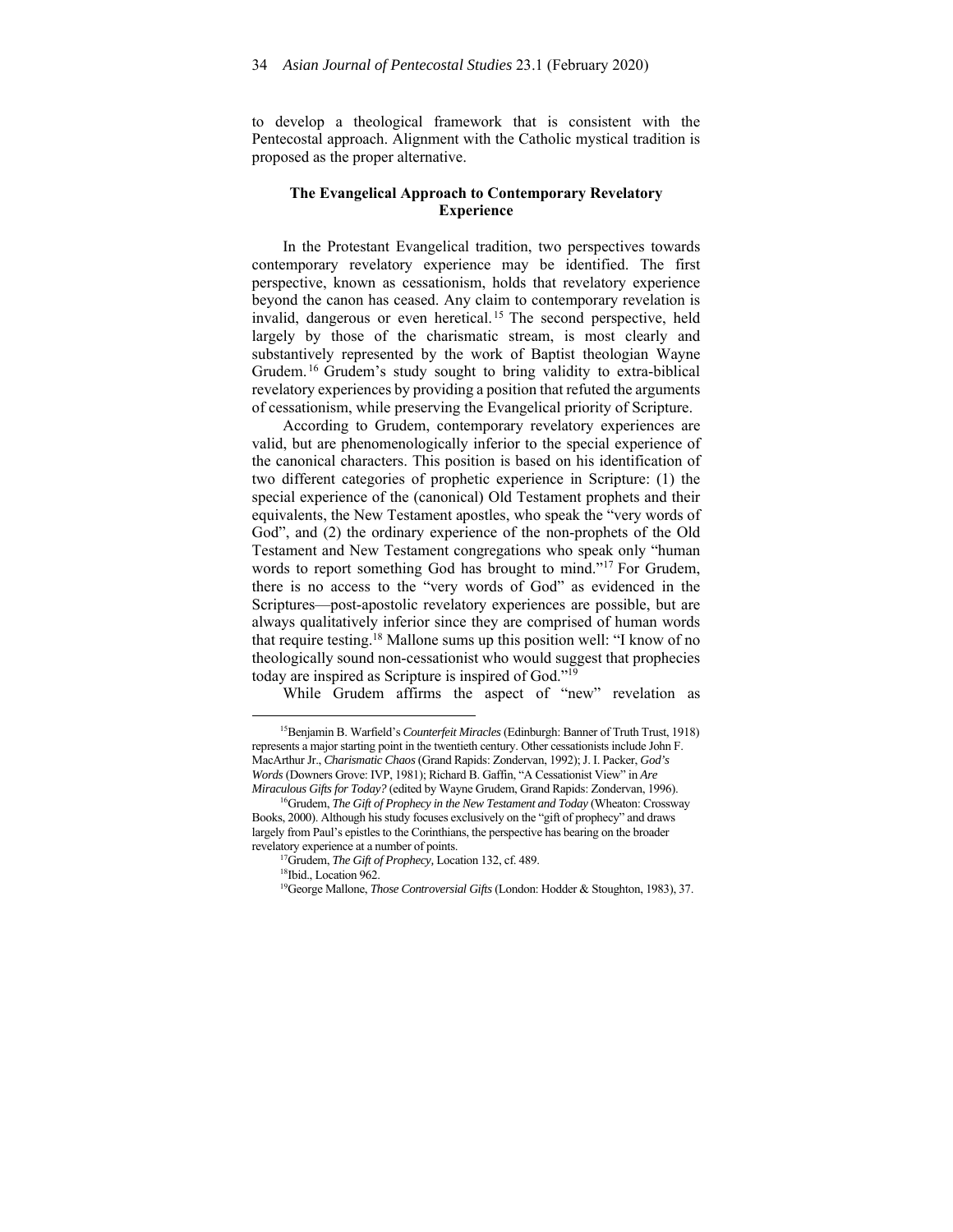characteristic of post-apostolic revelatory experiences, he is cautious about their tenuous nature. Messages can be directed towards personal and specific needs, but should not be trusted for guidance, since only God's words in Scripture are reliable. <sup>20</sup> As "human words," contemporary revelatory messages are helpful for building the church, but have minimal authority in the manner of pastoral counselling or advice. For Grudem, to hear God's voice clearly, Christians should prioritize Scripture reading.

Grudem's primary concern is to preserve the authority of Scripture.<sup>21</sup> Pentecostal scholars have noted that this issue lies at the heart of the debate.<sup>22</sup> If God's voice could be heard clearly and accurately in contemporary experience, it follows that it must carry the same potential for authority as the biblical experience, since authority originates in God himself (Isa 45:23; Num 23:19). This is one of the primary reasons cessationists have rejected contemporary experience altogether. The very fact that there is claim to an additional voice "serves to weaken the power of the Word."23 Grudem's position also seeks to protect the sufficiency of Scripture: "God has not spoken to mankind any more words which he expects us to believe or obey than those we now have in the Bible."<sup>24</sup>

## **The Pentecostal Approach to Contemporary Revelatory Experience**

Grudem's study was well received, and strengthened the Pentecostal cause such that it inadvertently became the default position for both scholars and popular teachers.<sup>25</sup> Like Grudem, Pentecostals are

[1980]: 26–45. 23Ruth A. Tucker, *God Talk: Cautions for Those Who Hear God's Voice* (Downers

<sup>&</sup>lt;sup>20</sup>Grudem, *The Gift of Prophecy*, Location 3785.<br><sup>21</sup>Ibid., Location 114.

<sup>&</sup>lt;sup>22</sup>Ellington, "Pentecostalism and the Authority of Scripture," 16-38; Matthew S. Clark, "An Investigation into the Nature of a Viable Pentecostal Hermeneutic" (Ph.D. thesis, University of Pretoria, 1997), 160-201; Cecil M. Robeck, "Written Prophecies: A Question of Authority," *Pneuma: The Journal of the Society for Pentecostal Studies* 2

Grove: Intervarsity Press, 2005), 64.<br><sup>24</sup>Grudem, *The Gift of Prophecy*, Location 3013.<br><sup>25</sup>An observation made by Jon Ruthven, "The 'Foundational Gifts' of Ephesians 2:20," *Journal of Pentecostal Theology* 10, no. 2 [2002]: 31 and Max Turner, *The Holy Spirit and Spiritual Gifts: In the New Testament Church and Today*, revised ed. (Peabody: Hendrickson, 1998), 186. As examples, see the work of David Lim, *Spiritual Gifts: A Fresh Look* (Springfield: Gospel, 2003), 105; Gordon D. Fee, *God's Empowering Presence: The Holy Spirit in the Letters of Paul* (Peabody: Hendrickson, 1994); Harold Horton, *The Gifts of the Spirit* (London: 1934, reprinted Springfield: Gospel, 1975), 173. See also Cindy Jacobs, *The Voice of God* (Ventura: Regal Books, 1995), 101; Mike Bickle, *Growing in the Prophetic* (Orlando: Creation House, 1996), 117; Jack Deere, *Surprised by the Voice of God* (Grand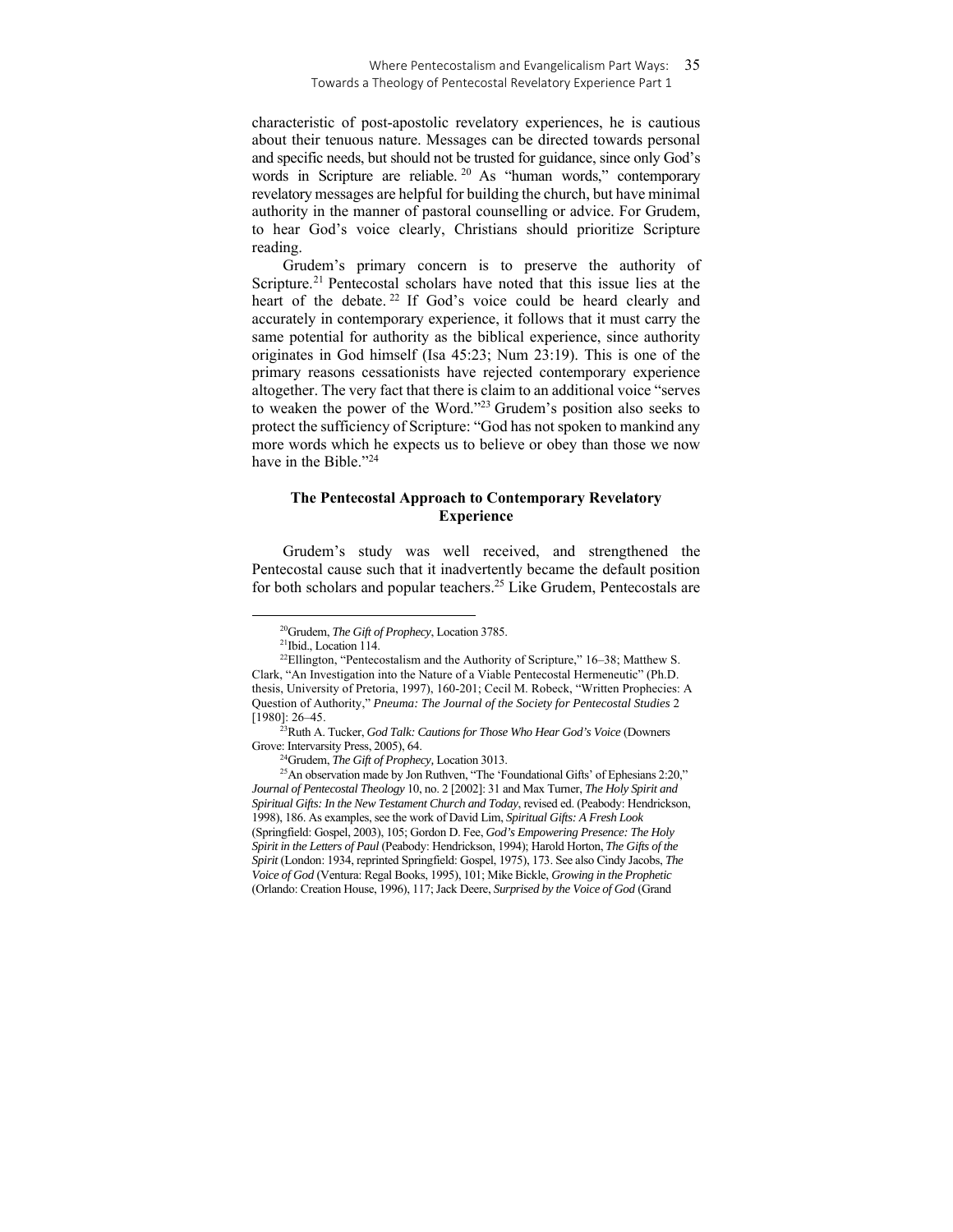keen to preserve the unique role of the Scriptures. Robeck and others show that the vast majority of Pentecostal and charismatic communities assert that contemporary prophecies are always "subservient to the role filled by Scripture." Contemporary prophecies, they declare, must never contradict the canon or be "put on par" with it, and they state that this has been the case throughout history.<sup>26</sup> Robeck further details the differences between the two, describing prophetic experience as "particular, temporal and subjective," whereas the Scriptures are "universal, eternal and objective."<sup>27</sup> While appearing to present a neat solution to the "Scripture vs. Spirit" dilemma, this position has significant problems for Pentecostals at a foundational level.

#### Disconnect Between Theology and Practise

While Pentecostals are concerned about making a distinction between biblical and extra-biblical revelatory experiences in theory, multiple scholars have noted that this position does not hold in practise. Pentecostals affirm Grudem's theology of a low level of authority for their experience, while consistently emulating the practises of a 'higherlevel' experience. For example, Grudem bemoans the frequent use of the phrase, "Thus says the Lord" by Pentecostals, since it assumes a level of inspiration and authority that is equivalent to the experiences in Scripture.<sup>28</sup> Robeck shares a similar concern, showing how the use of prophecies by early Pentecostals gives them a "strongly canonical ring."29 He observes, "While there is the *de jure* claim that Scripture holds the ultimate authority, there are *de facto* practises which appear to deny that claim."30

This dynamic was explored in the findings of my 2016 study investigating revelatory experiences among Australian Pentecostals. Using the practical theological method of Mark Cartledge, along with

Rapids: Zondervan, 1996), 278-86.<br><sup>26</sup>Robeck, "Written Prophecies," 28; William K. Kay, "Pentecostals and the Bible," *Journal of the European Pentecostal Theological Association* 24 (2004): 71–83, 75. Clark ("Investigation," 159, 211, 246) shows that this perspective has been associated with Pentecostalism throughout this century, and is echoed among scholars such as Bezuidenhout (1980, in Clark, 1997), Fee (1994), and Schatzmann (1987, 39-40). See also Gentile, *Your Sons and Daughters,* 152; Gerald T. Sheppard, "Prophecy: From Ancient Israel to Pentecostals at the End of the Modern Age," *The Spirit and Church* 3.1 (2001): 47–70, 55; William K. Kay, *Prophecy!* (Nottingham: Lifestream, 1991), 35-36.<br><sup>27</sup>Robeck, "Written Prophecies," 39, 43.

<sup>28</sup>Grudem, *The Gift of Prophecy*, Location 997, 3669. The Pentecostal theologian Horton

<sup>(1934, 187-188)</sup> also warns against this language. 29Robeck, "Written Prophecies," 43, see also Kay, *Prophecy!,* 95. 30Robeck, "Written Prophecies," 28.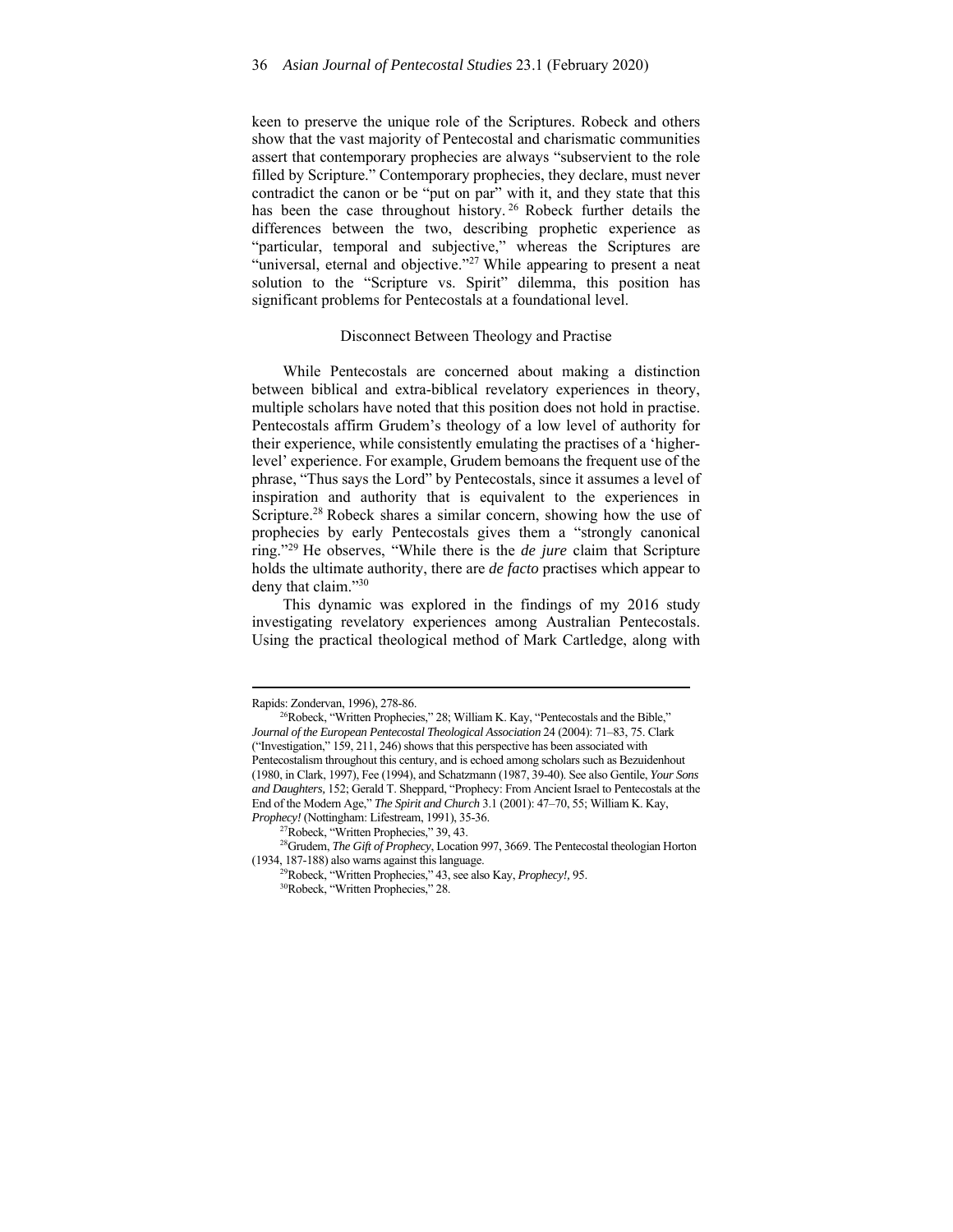#### Where Pentecostalism and Evangelicalism Part Ways: 37 Towards a Theology of Pentecostal Revelatory Experience Part 1

Jeff Astley's concept of "ordinary theology,"31 individual testimonies of revelatory experience were analysed for their theology and practise. Astley highlights the value of "ordinary theology" in that it takes place in personal learning contexts as individuals reflect on their experience and work out answers to their own theological questions.32 Cartledge states that, while Pentecostal Christians may not be known for their "exceptional experiences of academic theology", they are known for their "exceptional experiences of religion." The result is that they have built up a "common-sense expertise" in how their experiences should be handled.33

My qualitative study involved 54 semi-structured interviews, and seven focus groups from three urban churches, as well as participant observation for four to six weeks in each church. In total, 204 revelatory experiences from 89 individuals were investigated for their content, function and process.

The research findings affirmed the observations of both Grudem and Robeck. Respondents understood their experience to be phenomenologically equivalent, and qualitatively consistent, with the biblical experience in direct and literal ways. The patterns, theological principles and epistemologies embedded in the biblical narratives acted as models from which individuals derived their understandings about their own experience.

Respondents reported that they heard from God via forms that reflected the biblical experience, including dreams and visions, internal verbal messages and sensory impressions. Interviewees affirmed the possibility of accuracy for their experiences as reflected by the free and easy use of the language "God said." Respondents aligned their experiences with those of the canonical characters Ezekiel, Isaiah, Paul and Peter.

At the same time, respondents understood their experience to be subject to human influence, requiring adequate discernment processes. This was achieved through the application of a Christocentric hermeneutic to Scripture—revelatory experiences were deemed to be authentic when they were in keeping with Christ's nature and mission. Discernment was also made possible through the community via the confirmation of secondary revelatory experiences (through another party) and by consultation with family and friends who helped to filter out psychological and physiological obstacles. Once discerned to be

<sup>&</sup>lt;sup>31</sup>Mark Cartledge, Testimony in the Spirit: Rescripting Ordinary Pentecostal Theology (Farnham: Ashgate, 2010); Jeff Astley, Ordinary Theology: Looking, Listening and Learning in Theology (Aldershot: Ashgate, 2002). 32Astley, Ordinary Theology, 159.

<sup>&</sup>lt;sup>33</sup>Cartledge, Testimony in the Spirit, 16.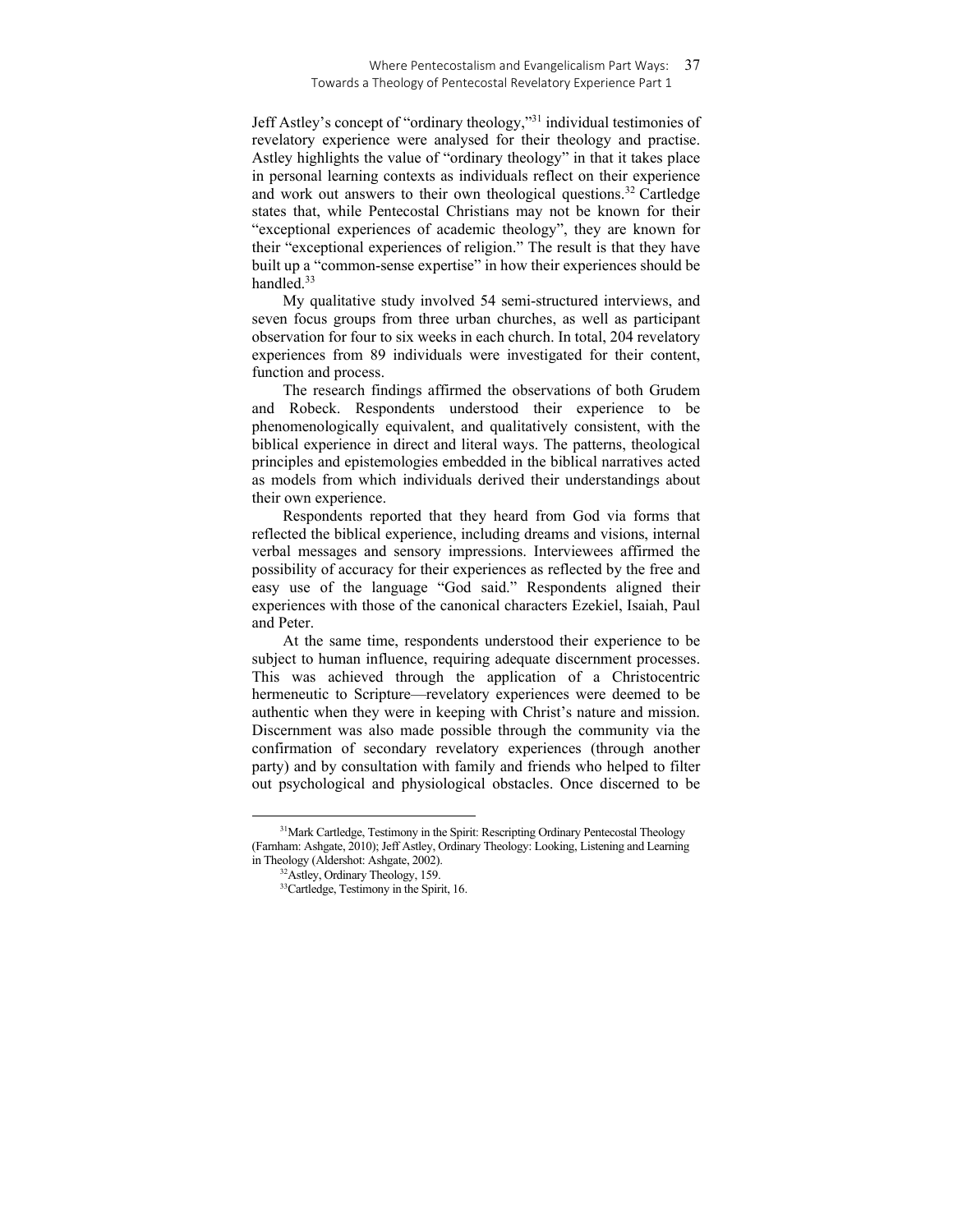from God, respondents treated their experiences as authoritative and acted on them accordingly. Disobedience to revelatory messages was considered an act of rebellion towards God, and aligned with biblical characters such as Jonah or Saul. Revelatory experiences in the Scriptures continually acted as theological reference points for the participants' own encounters. In this way, the foundational role of Scripture was maintained and ongoing revelatory experiences posed no threat to the priority of the canon.

## A Foundation of Experiential Continuity

The problem with the complaint of Grudem and others is that Pentecostals base their practises on the patterns in Scripture. Pentecostals see themselves as being historically and experientially continuous with the early church. A worldview that is based on the "this is that" dynamic of Acts 2:16 means that Pentecostals assume their contemporary reality to reflect the biblical past. Biblical and contemporary horizons are fused such that there is no phenomenological demarcation between the biblical and the contemporary experience. 34 Thus, Pentecostals write their experiences down because the biblical characters were instructed to (Exod 34:37; Jer 30:2; Hab 2:2, 3). They use the phrase "God said" as patterned after their biblical predecessors (Acts 4:31; 8:29; 11:28; 13:2). They treat their experiences as authoritative in deference to the biblical example (Acts 4:19-20; 5:29, 32-33, 39; 7:51).

For Pentecostals, the approach advocated by Grudem and others is problematic at the deepest level because it arises from a foundation of *discontinuity* with the biblical experience. This should not be surprising given that the Protestant tradition sprung from an ethos that fundamentally opposed revelatory experience.<sup>35</sup> At the same time, there has been a profound lack of theological reflection by Pentecostals in the area of revelatory experiences in spite of their widespread use. While there has been some excellent work in the area of Pentecostal prophecy (particularly in the public context),  $36$  the broader private revelatory experience that encompasses "voices" and dreams and visions (D/Vs) has been soundly neglected.<sup>37</sup> It is somewhat of an anomaly that the

<sup>&</sup>lt;sup>34</sup>Allan Anderson, *Introduction*, 20.<br><sup>35</sup>Volken shows that both Luther and Calvin rejected extra-biblical revelations: Laurent

Volken, Visions, Revelations and the Church (New York: Kenedy, 1963), 88-91.<br><sup>36</sup>Eg. Muindi, Pentecostal-Charismatic Prophecy; Lum, The Practice of Prophecy.<br><sup>37</sup>Mark Cartledge's work among British Charismatics ("Charismat *of Empirical Theology 8* [1995]: 71–88), is perhaps the most helpful for describing contemporary practice, but he does not examine the theology of revelatory experiences in depth. Stephen Parker, in *Led by the Spirit*, examines Spirit-led experiences, but focusses on the process of discernment. Anna Droll's study on visions and dreams is a recent exception and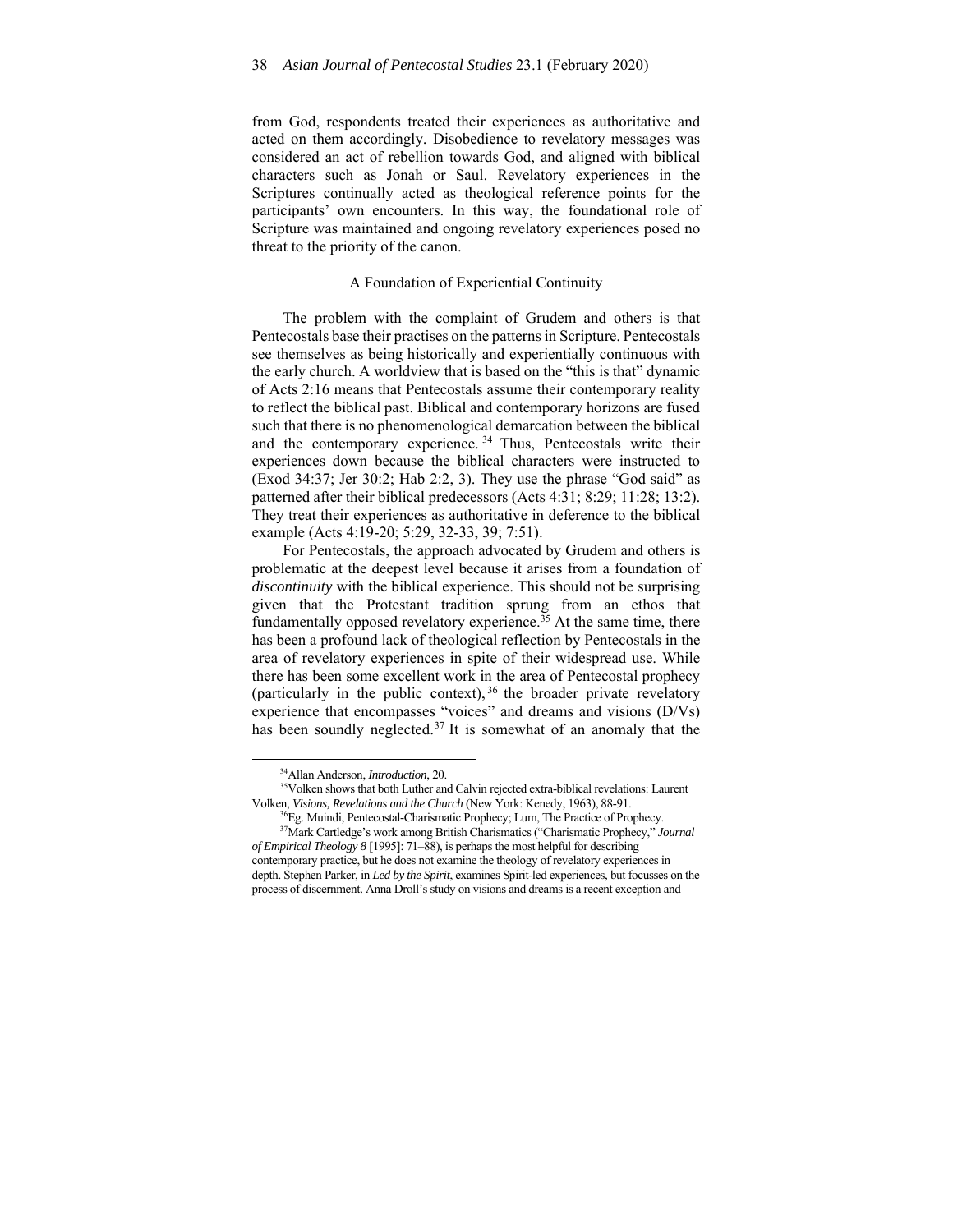second aspect of the Spirit experience in Acts 2:16-17 ("sons and daughters will prophesy") has been embraced by Pentecostals, while the first "young men will have visions; old men will have dreams") has been largely ignored. I propose two reasons for this. Firstly, this may be due to the influence of the Evangelical tradition with its preference for the epistolic genre<sup>38</sup> (and the corresponding focus on public prophecy, e.g. 1) Cor 12-14) over the narratives (with their multiple references to private revelatory experiences). 39 Secondly, D/Vs in particular have been viewed with scepticism throughout history, particularly among cultures of the West. Kelsey notes this trend in recent times, identifying enlightenment thinking as the main culprit.<sup>40</sup> Hymes notes a similar trajectory in the early church and again after Aquinas due to Aristotelian influences.<sup>41</sup>

Hence with only a Protestant Evangelical approach to work with, and in order to maintain their position as "people of the Book", Pentecostals have adopted a discontinuous theological framework, and in doing so have found themselves saying one thing while practising another.42 While attempts have been made by Pentecostals to fit in with the Evangelical framework via the *rhema/logos* theology,<sup>43</sup> this approach

Boston: Brill, 2007, 109-236).<br><sup>40</sup>Morton T. Kelsey, *God, Dreams and Revelation* (Minneapolis: Augsburg Fortress, 1991), Kindle Version, Location 187. 41David Hymes, "Toward an Old Testament Theology of Dreams and Visions from a

Pentecostal-Charismatic Perspective," *Australasian Pentecostal Studies* 14, 2012, https://apsjournal.com/index.php/APS/article/view/117 (accessed Dec 21, 2019). 42James K. A. Smith, "The Closing of the Book: Pentecostals, Evangelicals, and the

Sacred Writings," *Journal of Pentecostal Theology 11* [1997]: 59.<br><sup>43</sup>For example, refer to the teaching of popular leaders Frank Damazio, *Developing the* 

*Prophetic Ministry* (Portland: Trilogy Productions, 1983), 54-55; Joyce Meyer, *How to Hear from God*. (New York: Warner Books, 2003)*;* Bill Hamon, *Prophets and Personal Prophecy: God's Prophetic Voice Today* (Shippensburg: Destiny Image, 1978), 30-35; Mark Virkler sources the original teaching from the prayer practices of South Korean pastor Paul Yonggi Cho, *Dialogue with God* (South Plainfield: Bridge, 1986), Kindle Version, Location 715.

provides insight into private revelatory experiences among African Pentecostals, "'Piercing the Veil' and African Dreams and Visions: In Quest of the Pneumatological Imagination," *Pneuma* 40 (2018): 345–65. The preference for prophecy over private revelatory experiences is evident in several biblical works. For example, Aune's classic study on New Testament prophecy does not refer to revelatory experiences in the narratives, David E. Aune, *Prophecy in Early Christianity and the Ancient Mediterranean World* (Grand Rapids: Eerdmans, 1997), 220; Similarly Grudem does not consider private revelatory experiences in *Gift of Prophecy,* or in in his study of Protestant perspectives towards the Spirit's ministry in general, Wayne A.

Grudem., ed., *Are Miraculous Gifts for Today?* (Grand Rapids: Zondervan, 1996). 38See Stronstad, *The Prophethood of All Believers*. Ruthven shows that the preference for the Pauline epistles can be traced back to Luther who specifically excluded Acts from the "true and noblest books" of the New Testament, Jon M. Ruthven, *What's Wrong with Protestant* 

*Theology: Tradition vs. Biblical Emphasis* (Tulsa: Word and Spirit, 2013), 16. 39John B. F. Miller lists twenty separate revelatory experiences in Acts, *Convinced that God had Called Us: Dreams, Visions and the Perception of God's Will in Luke-Acts* (Leiden,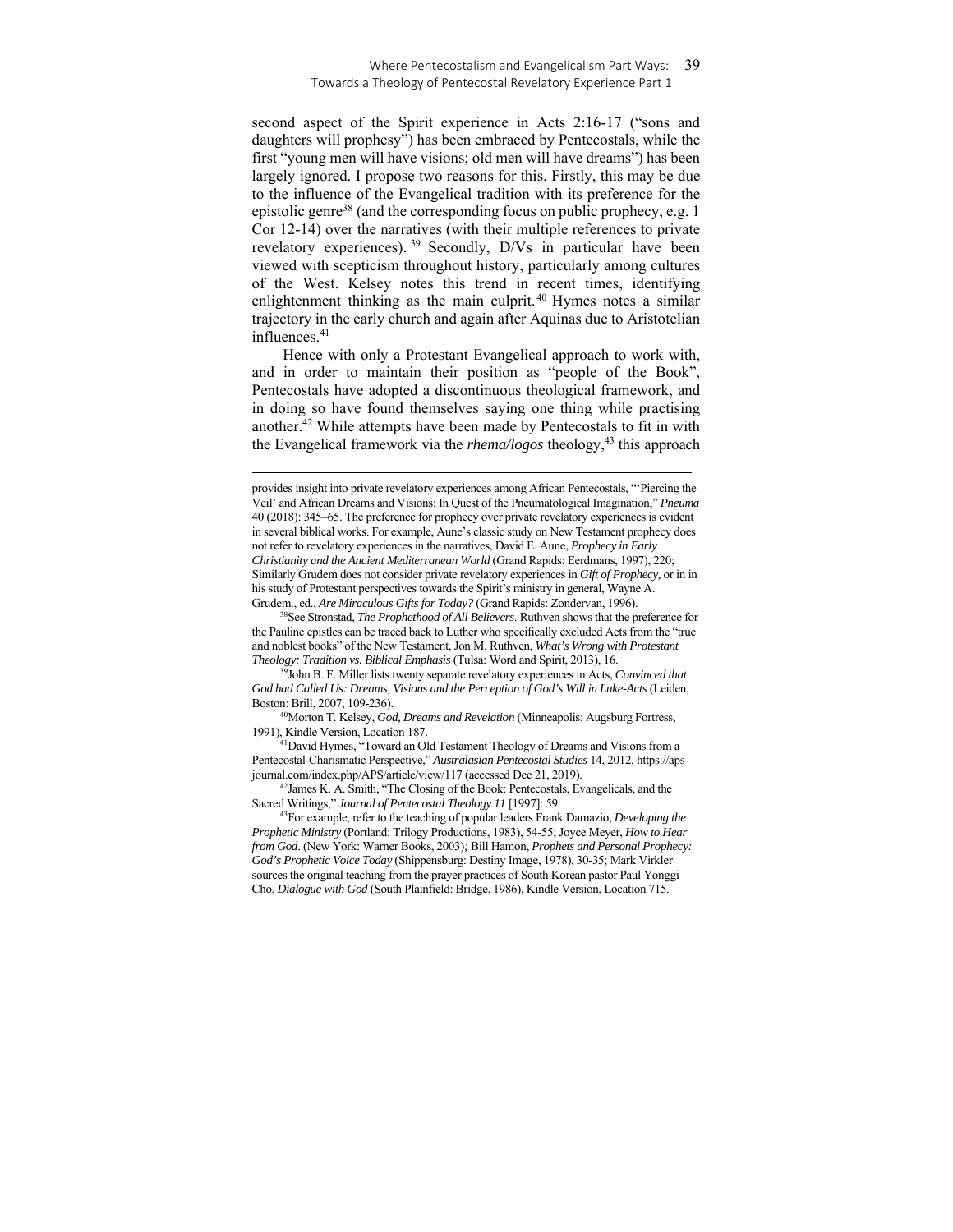has been found to be anachronistic and linguistically inaccurate due to the oral nature of early church communities.44 Pentecostals must grapple with the role of revelatory experience in relation to the Scriptures and adopt an approach that reflects their experientially equivalent perspective.

In Part 1, I have discussed the Evangelical and Pentecostal approaches to contemporary revelatory experience. In Part 2, I will focus on the impact of Evangelical theology on that experience and show how the adoption of an Evangelical theology to explain Pentecostal revelatory experience has negative consequences for its ongoing practise. The Catholic approach to revelatory experience will be proposed as a viable alternative.

<sup>44</sup>John Walton and Brent Sandy, *The Lost World of Scripture* (Downers Grove: IVP Academic, 2013), Kindle Version, Location 1951-2068; McLean, "Toward a Pentecostal Hermeneutic," 35–56. See Part 2: "The Impact of Textualisation on Oral Communities."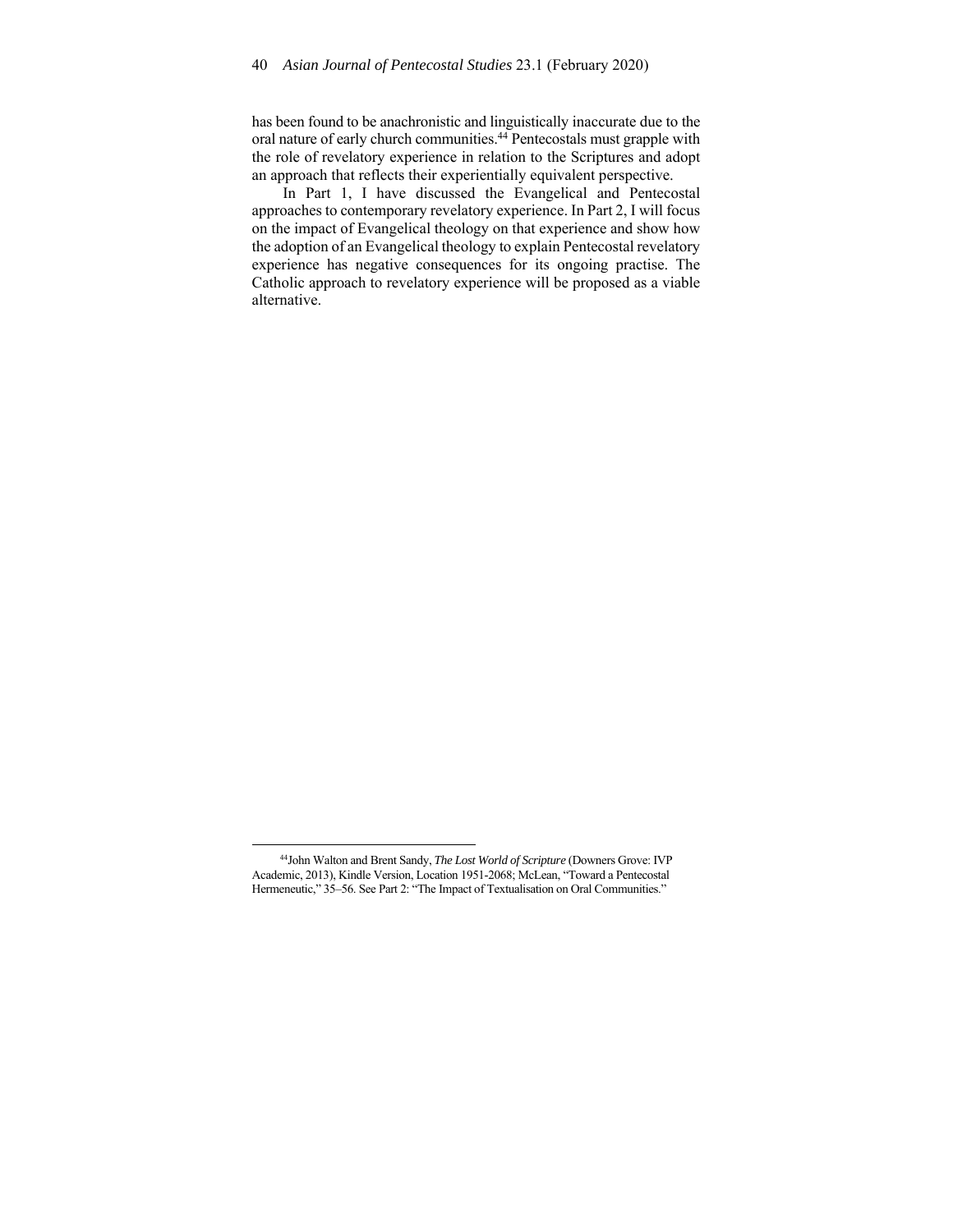# **Where Pentecostalism and Evangelicalism Part Ways: Towards a Theology of Pentecostal Revelatory Experience Part 2**

by Tania Harris

## **The Impact of Evangelical Theology on Pentecostal Revelatory Experience**

Here, I will discuss the impact of Evangelical theology on Pentecostal revelatory experience and propose the Catholic approach as a proper alternative.

The adoption of an Evangelical theology to explain Pentecostal revelatory experience has negative consequences for its ongoing practise. Philosopher James K. A. Smith describes how this occurs by contrasting the placement of authority in the oral approach of the Pentecostal community with the textual approach of the Evangelicals. This dynamic has significant implications for both bibliology and epistemology.

#### The Impact of Textualization on Oral Communities

Smith argues that the first-century church was primarily an oral community, with more emphasis on hearing than reading, prophets than scribes and aurality than textuality. This "oral state of being" reflected the broader Greco-Roman culture that valued oral communication above the written, and where access to written texts was limited to the educated elite. Although early church communities inherited the canonical consciousness of their Judaistic predecessors as the "people of the book," Smith argues that a more appropriate identifier would be the "people of the Spirit" since their primary text was the spoken rather than the written "word."<sup>1</sup> In the church, prophets spoke and were heard. Faith came from

<sup>1</sup> John Walton and Brent Sandy, *The Lost World of Scripture* (Downers Grove: IVP Academic, 2013), Kindle Version, Location 2544. Similarly, in Old Testament usage,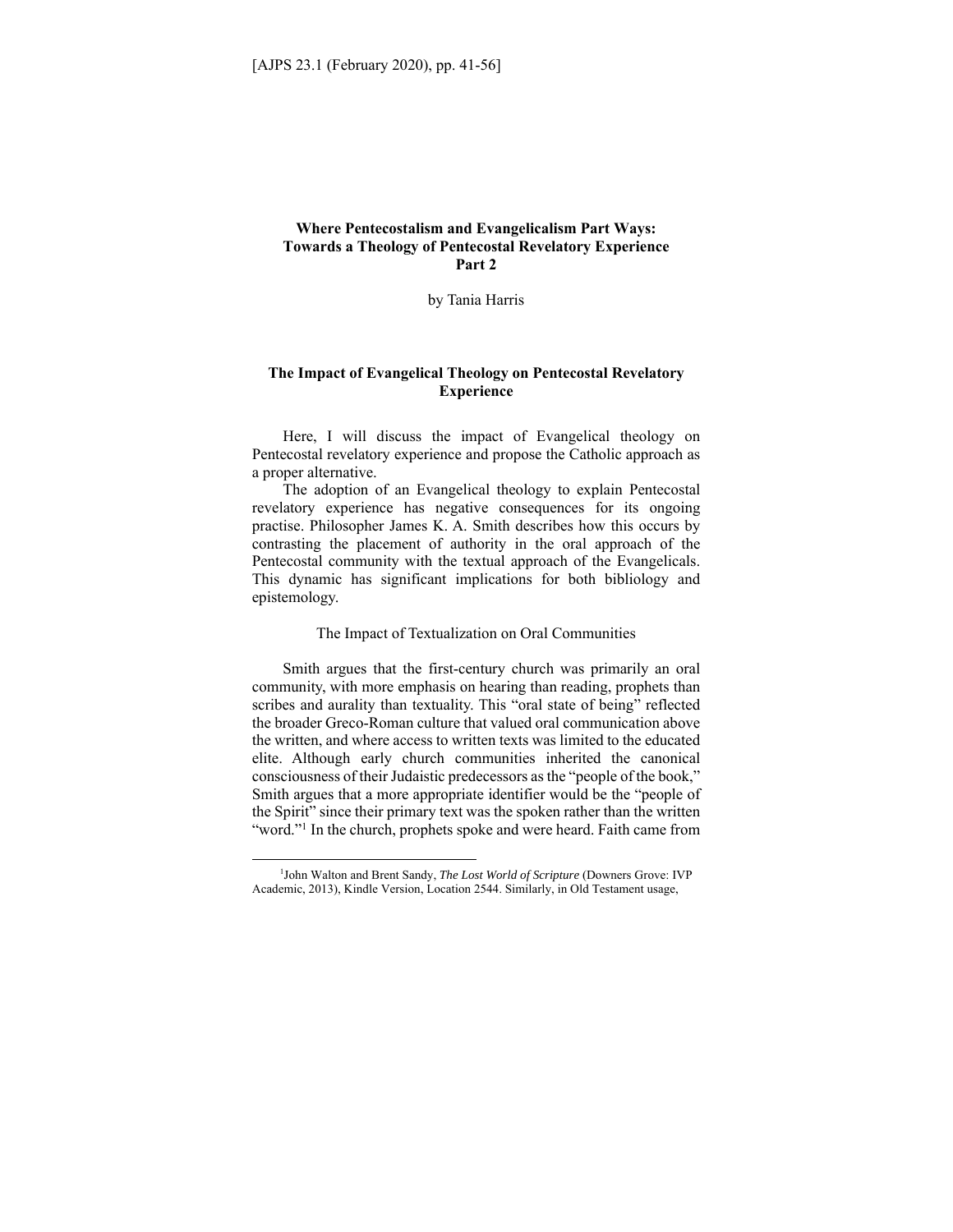"hearing the Word" (Rom 10:17), but this Word was not only about Christ, but was Christ.<sup>2</sup> Thus the "Word" was recognized as having divine authority, irrespective of whether it was later enshrined in Scripture. This approach did not displace the value or presence of texts in the church, but rather located their status as derivative.<sup>3</sup> Divine authority lay first and foremost with the spoken word.

At the beginning of the second century, a shift occurred whereby literacy began to be favored over orality, and the written word gained authority and credibility over the spoken word. This process of textualization shifted the authority from the people who transmitted the tradition to the words that recorded the tradition.<sup>4</sup> Sacred texts became sites of fact and authority as well as the lens through which life was seen.<sup>5</sup> The result of this process was a growing tension between contemporary prophecies and the canon of Scripture, since "part and parcel of canonical thinking is the restriction of normative revelation to a past period."6 In Smith's words, "A 'levelling' takes place whereby the writings themselves become 'an ersatz presence of God himself'; it is not only that God can be heard in the Scriptures, but that the writings themselves become divine."7

Smith shows how the adoption of a textual approach that locates authority in the written word mitigates against the practise of ongoing revelation. The result is a dilution or even rejection of contemporary revelatory experiences. He argues that this process was evident in the second-century church, and is now being repeated in the adoption of the Evangelical tradition by Pentecostals.<sup>8</sup> As noted by Smith and others,

 $3$ Ibid., 56.

 $7$ Ibid., 66.

<sup>8</sup>The work of biblical scholar W. M. Schniedewind has highlighted a similar dynamic in the textualization process of Old Testament communities. Schniedewind's careful analysis reveals a shift in meaning for the "word of God" before and after the exile. Pre-exilic biblical literature indicates the "word of God" to be the living and active word that comes directly from God to the prophet. After the exile, the "word of God" comes to mean the received traditions of Scripture that involved interpretation by inspired teachers and interpreters. This transition saw a replacement of the prophetic office with teachers and scribes and a shift in authority from oral word to the written word (Jer 8:7- 9), a move that ultimately favored the literate cultural elites and betrayed the egalitarian nature of the oral tradition. As with Smith, Schniedewind highlights the competing claims or orality and textuality: "Writing locates authority in a text and its reader instead of in a tradition and its community. Writing does not require the living voice," Schniedewind, *How the Bible Became a Book: The Textualization of Ancient Israel* (Cambridge: Cambridge University Press, 2004): 114.

Colin Brown, ed., *New Testament Theology*, Vol. 3 (Exeter: Paternoster, 1978), 1087. 2 <sup>2</sup>James K. A. Smith, "The Closing of the Book: Pentecostals, Evangelicals, and the

Sacred Writings," Journal of Pentecostal Theology 11 [1997]: 53.

<sup>&</sup>lt;sup>4</sup>Walton & Sandy, *The Lost World of Scripture*, Location 1413.<br><sup>5</sup>See also John Goldingay, *Models for Scripture* (Toronto: Clam

<sup>&</sup>lt;sup>5</sup>See also John Goldingay, *Models for Scripture* (Toronto: Clements, 2004), 112.

Smith, "The Closing of the Book," 64.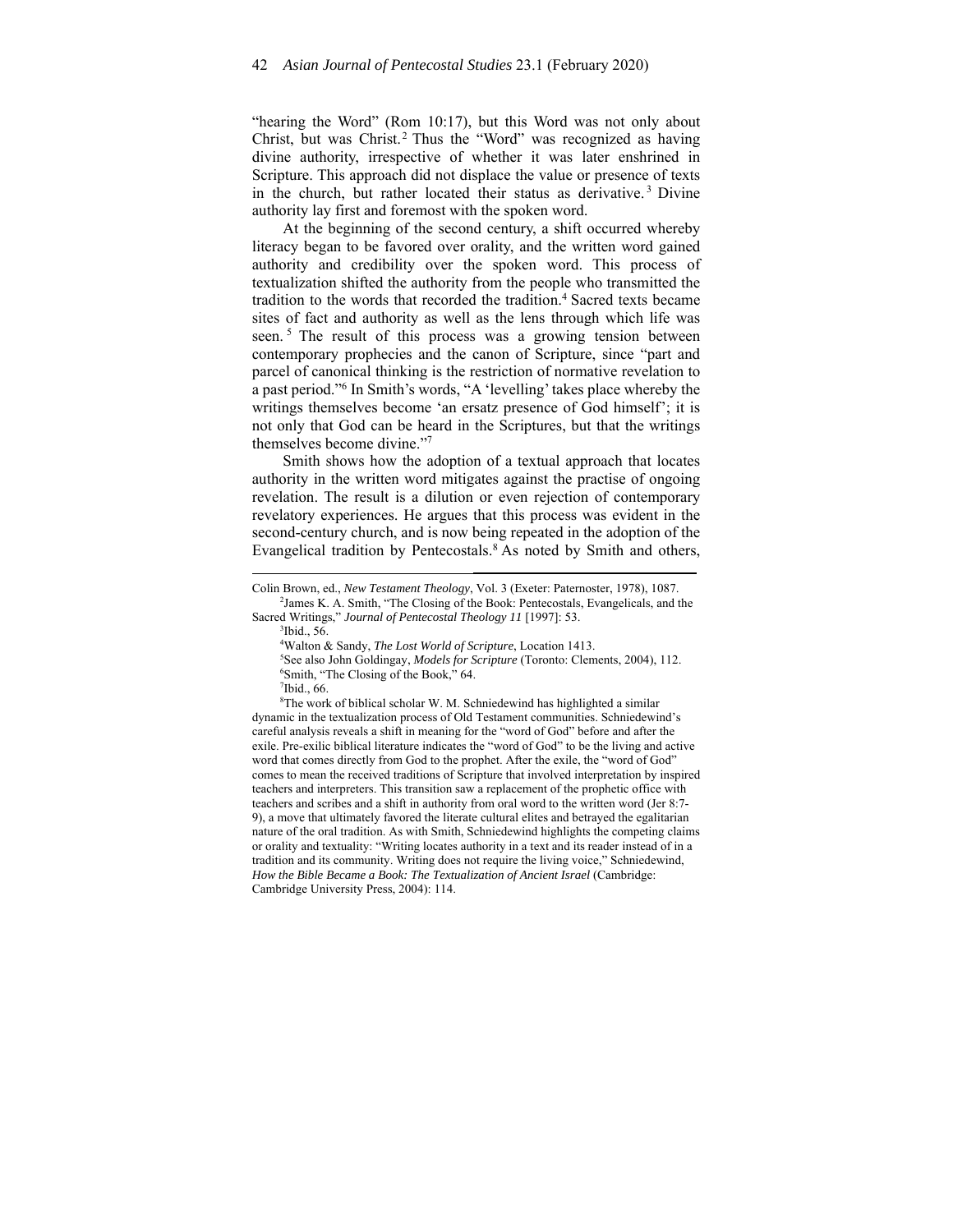#### Where Pentecostalism and Evangelicalism Part Ways: 43 Towards a Theology of Pentecostal Revelatory Experience Part 2

Evangelicalism is a textual community that "organizes its experience against the horizon of the text."9 Authority is seen to lie in the text rather than in the person, and in the written word rather than in the spoken. Thus, revelatory experience always falls *under* the authority of the Scriptures. Smith warns that this threatens the practise of ongoing revelation in Pentecostal communities, and culminates in a distorted doctrine of Scripture that leads to "bibliolatry", which is defined as a love of the Scriptures more than God.<sup>10</sup>

The tension between textuality and orality described by Smith was evident in my 2016 study among Australian Pentecostals. In a number of cases, conflict existed between the written word of God in Scripture and the spoken word of God in respondents' lives. "Spirit" and "Scripture" became pitted against each other in a competitive dynamic. When the inspired experiences of Scripture were understood to be more reliable than the potential for contemporary experience, this made the latter unnecessary and redundant. This was also evidenced in the history of one church, where there was a shift in emphasis from the "prophetic word" to the "written word" when new leadership came in. This shift appeared to bear itself out in the disparity between the experiences of the older and younger generations. A significant proportion of the younger people struggled to embrace revelatory encounters, while the older generation reported them with ease. It would seem that as people became "Scripture-oriented," they became less "Spirit-oriented."

The conflict was further highlighted in the different meanings subscribed to "the Word of God." As noted, the primary understanding for the "Word of God" in first-century vernacular was the spoken word, and more specifically the person and message of Jesus, later continued by the Spirit. However, in two of the three churches studied, the primary meaning for the "Word of God" was the written Scriptures, and to a lesser degree, preaching from the Scriptures. These descriptors reflect the Evangelical placement of authority within the text, and the corresponding idea that the entire Bible should be taken as "the Word of God."11

While the designation of Scripture as the "Word of God" may be somewhat helpful in protecting its priority, the descriptor becomes problematic when applied to the practise of revelatory experience. The use of the same phrase for both individual experience and the entirety of Scripture confuses the particular nature of each object with its varying

<sup>9</sup> Smith, "The Closing of the Book," 58.

<sup>&</sup>lt;sup>10</sup>The tendency towards "bibliolatry" among Pentecostals has also been observed by Albrecht, *Rites in the Spirit*, 246.<br><sup>11</sup>For example, Evangelical philosopher Nicholas Wolterstorff advocates for this

view in *Divine Discourse* (Cambridge: Cambridge University Press, 1995).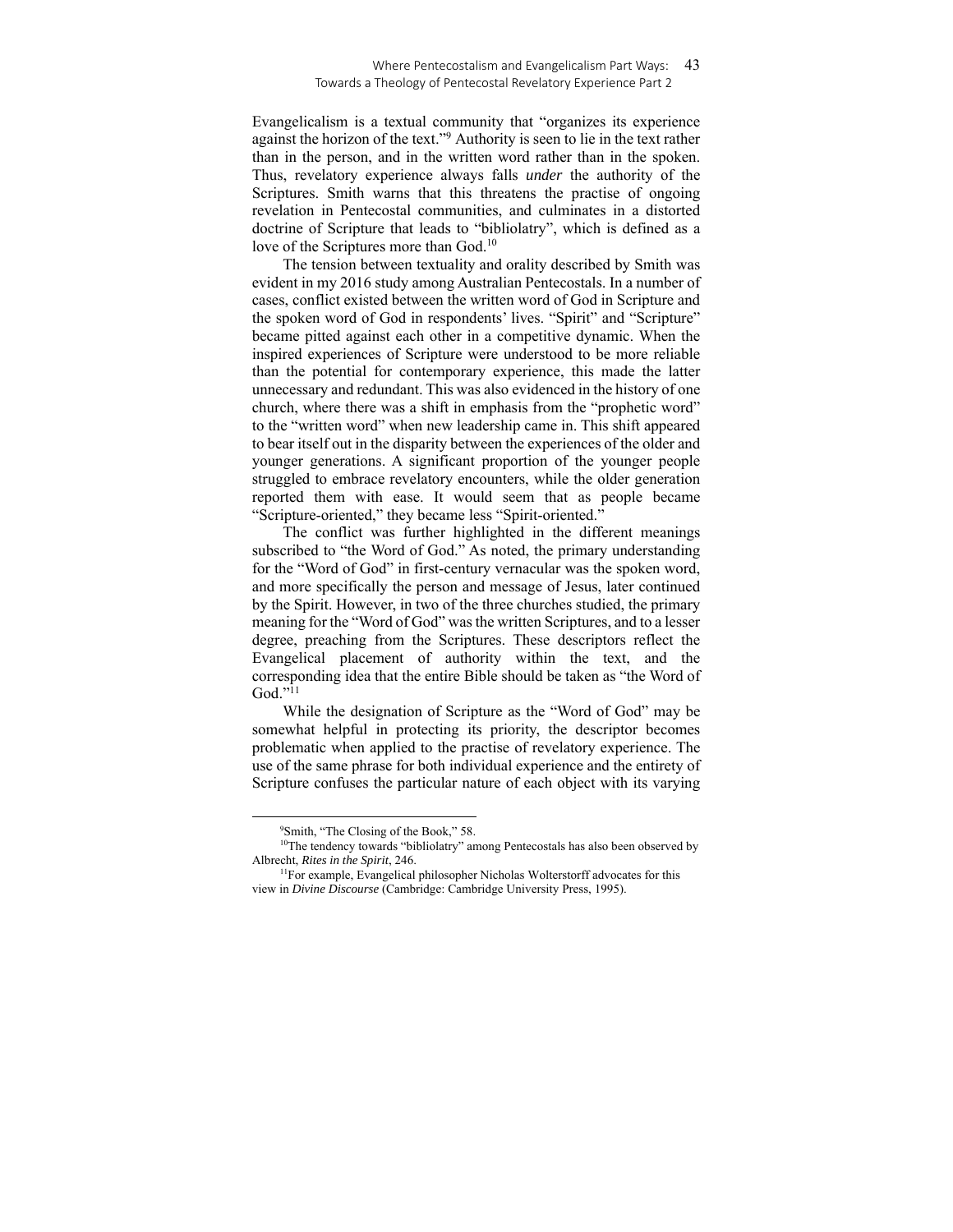mix of human and divine influence.<sup>12</sup> While Scripture makes the claim to divine inspiration as a whole (2 Tim. 3:16), this clearly does not apply to every word and experience within Scripture. For example, biblical scholar John Goldingay suggests that designating "Word of the Lord" for passages such as the agonising of Job, or the questioning of Ecclesiastes, represents a category mistake*.* This mistake becomes heightened in the context of contemporary experience. Contemporary Pentecostals do not label their agonising ponderings or doubt-filled prayers as "the Word of the Lord." When Pentecostals adopted the experiences of the early church without their accompanying language, the result was confusion around the source of authority.

The scenario whereby the "ersatz presence" of God was believed to rest in the text was also observed in my study. In a somewhat magical approach to Scripture, "words from God" were found through a haphazard encounter with texts that carried no meaningful connection to the original setting. For example, the words "Go to the other side (of the lake)" spoken by Jesus to the disciples (Mk 4:35) were taken to mean "go to another workplace." While the Spirit could be seen to retain the prerogative to select any vehicle of communication, the concern lay in the fact that the experience was unequivocally accepted without a process of discernment simply because it was found "in Scripture."

This problem, characteristic of Pentecostals, has also been observed by the biblical scholar Craig Keener. He laments the "unrestrained practises" of those who are prone to ignoring the variety of genres in the text and treat the Bible as a "game of biblical Russian roulette: randomly seizing on verses isolated from context in a way that we would never do with other texts."<sup>13</sup> In particular, Keener argues that experiential appropriations of Scripture require their own criteria, and must not be disconnected from observing the "designed sense" of Scripture.<sup>14</sup> It may well be the issue of textualization that is the cause of this problem. Pentecostals have mixed the oral and textual approach together, such that as authority moves to the words of the page, encounters with the text become "magical" and are thus accepted without discrimination. The danger lies in the assumption of authority because it is "in Scripture", even when it departs markedly from the original intent of the text. Adopting an Evangelical approach to Pentecostal revelatory experiences is not only counterproductive to the prevalence of the experience, but also to its safe practise.

<sup>&</sup>lt;sup>12</sup>John Goldingay, *Models for Scripture.* Toronto: Clements, 2004: 10.<br><sup>13</sup>Craig S. Keener, *Spirit Hermeneutics: Reading Scripture in Light of Pentecost* 

<sup>(</sup>Grand Rapids: Eerdmans, 2016), 269. 14Keener, *Spirit Hermeneutics*, 19, 99.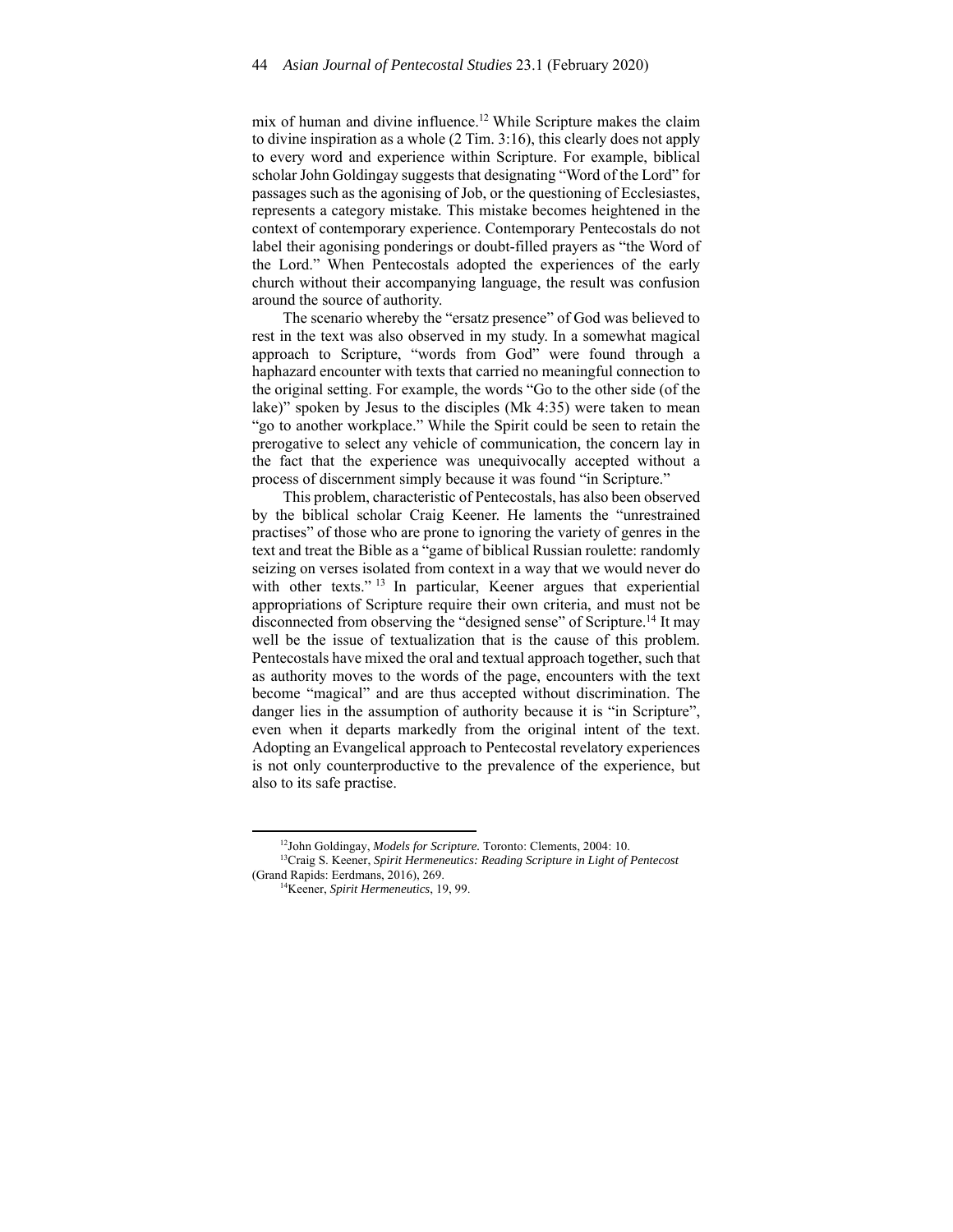#### Where Pentecostalism and Evangelicalism Part Ways: 45 Towards a Theology of Pentecostal Revelatory Experience Part 2

To address the problem of textualization, Smith proposes a different understanding of Scripture than the one provided by the Evangelical tradition. According to Smith, the dynamic of revelatory experience can still operate successfully in a textual environment, but only when the text functions in a different genre. He proposes that the Scriptures should not be seen to act as "locations of the divine presence" but rather as "testimonies to the power of God present in the church."15 Thus the authority of the text is derived rather than inherent. Authority is not embedded in the text, but lies with the one "to whom the text points."16 This resembles the theology of Barth, who advocated for the idea of Scripture as a witness to Christ,  $17$  (rightly) making an ontological distinction between Scripture and the person of the Word of God*.* 18 This approach retains the priority of Scripture as the guiding norm, while still allowing for ongoing revelatory experiences that have the potential to be authoritative. It also properly locates authority with the one to whom Scripture points, avoiding the problem of bibliolatry.

This approach allows contemporary testimonies of hearing God speak to play the same role today as they do in the Scriptures. In the same way as testimonies within Scripture point to the power and reality of God, contemporary testimonies continue to affirm the presence of God in the church today.

#### A Distinctive Pentecostal Epistemology

The locating of authority in the person of the Spirit over the written text has further epistemological and theological consequences. Smith highlights the type of knowledge that arises from spiritual experience in his later work, *Thinking in Tongues*. 19 While Evangelicals have criticized the Pentecostal emphasis on experience, Smith outlines its value for spiritual formation.

Smith shows that Pentecostal experience leads to a form of "narrative knowledge" that enables Pentecostals to "know what they know."20 Pentecostals use testimony and narrative to make sense of their experience by writing their "micro-story" into God's "macro-story" of redemption. This approach situates truth in the context of story and in relation to a particular "mode of knowing." This narrative knowledge is

<sup>15</sup>Smith, "The Closing of the Book," 67.

<sup>&</sup>lt;sup>16</sup>Ibid., 69.

<sup>17</sup>Karl Barth, *Church Dogmatics*, ed. G. W. Bromiley & T. F. Torrance, trans. G.

W. Bromiley (Edinburgh: T&T Clark, 1956) I/1, 88-124.<br><sup>18</sup>Sang-Whan Lee, "Pentecostal Prophecy," *The Spirit and Church* 3.1 (2001):165.<br><sup>19</sup>James K. A. Smith, *Thinking in Tongues: Pentecostal Contributions to Christian Philosophy* (Grand Rapids: Eerdmans, 2010), 50-72. 20Ibid., 50.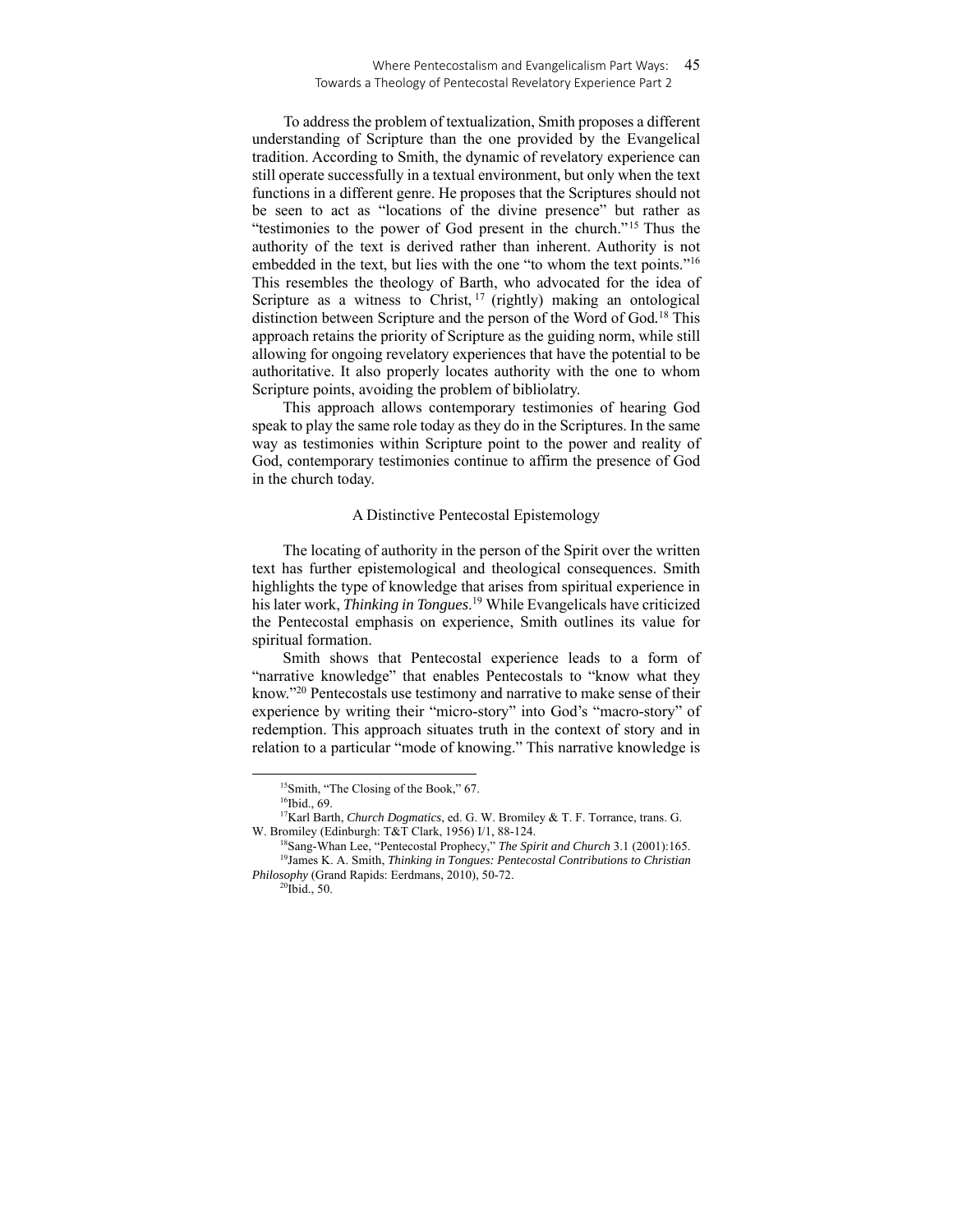"distinct from run-of-the-mill knowledge," which is usually understood (philosophically) as "justified true belief" where "belief" is understood as assent to propositions or at least characterized by a propositional attitude.<sup>21</sup> Pentecostal faith and practise does not yield merely a "thinking" thing" but rather an embodied heart that "understands" the world in ways that are irreducible to the categories and propositions of cognitive reason.22 This does not devalue the place of propositional or "codeable" knowledge, but rather situates it. $^{23}$ 

The type of narrative knowledge that arises from experience may be contrasted with the knowledge that arises from an Evangelical scholastic approach. Pentecostal theologian Daniel Castelo outlines the distinction in detail, showing how Pentecostal epistemology is incompatible with an Evangelical epistemology that separates theology and spirituality and draws from a framework of biblical inerrancy.24 Like Smith, Castelo shows how the Evangelical approach places emphasis on cerebral knowledge, abstraction and theorizing in a way that leaves little room for "mystical sensibility."25 The means to divine knowledge for the Evangelical then comes primarily via the study of Scripture and, in particular, a historical-grammatical approach.26

The testimonies in my study among Australian Pentecostals strongly affirmed Smith's observations about the epistemology of Pentecostals. The data revealed that revelatory experiences resulted in a type of experiential knowledge that was "embedded in life" and led to holistic transformation. In the study, narrative knowledge typically preceded propositional knowledge. Reflection on theological themes took place as a result of the experience rather than prior to it. Creeds, propositions and statements became secondary reflections upon the primary stories. For respondents, the primary function of revelatory experiences was their capacity to build "personal relationship" with God. These epistemological processes can be further understood through the work of Pentecostal scholars Jackie Johns and Cheryl Bridges-Johns*.* 27 They contrast the Hebrew understanding of knowledge that comes via

 $21$ Ibid., 64.

<sup>22</sup>Ibid., 62.

 $23$ Ibid., 64.

<sup>24</sup>Daniel Castelo, *Pentecostalism as a Christian Mystical Tradition* (Grand Rapids, MI: Eerdmans, 2017), 83-126. 25Ibid., 89.

<sup>&</sup>lt;sup>26</sup>Grudem, *Gift of Prophecy*, Location 3049. Hence, as Matthew Engelke observes, only a literate Christian can "fully enter faith," *A Problem of Presence* (Berkeley: University of California Press, 2007), 53.<br><sup>27</sup>Jackie David Johns and Cheryl Bridges-Johns, "Yielding to the Spirit: A

Pentecostal Approach to Group Bible Study," *Journal of Pentecostal Theology* 1 (1992): 109–34.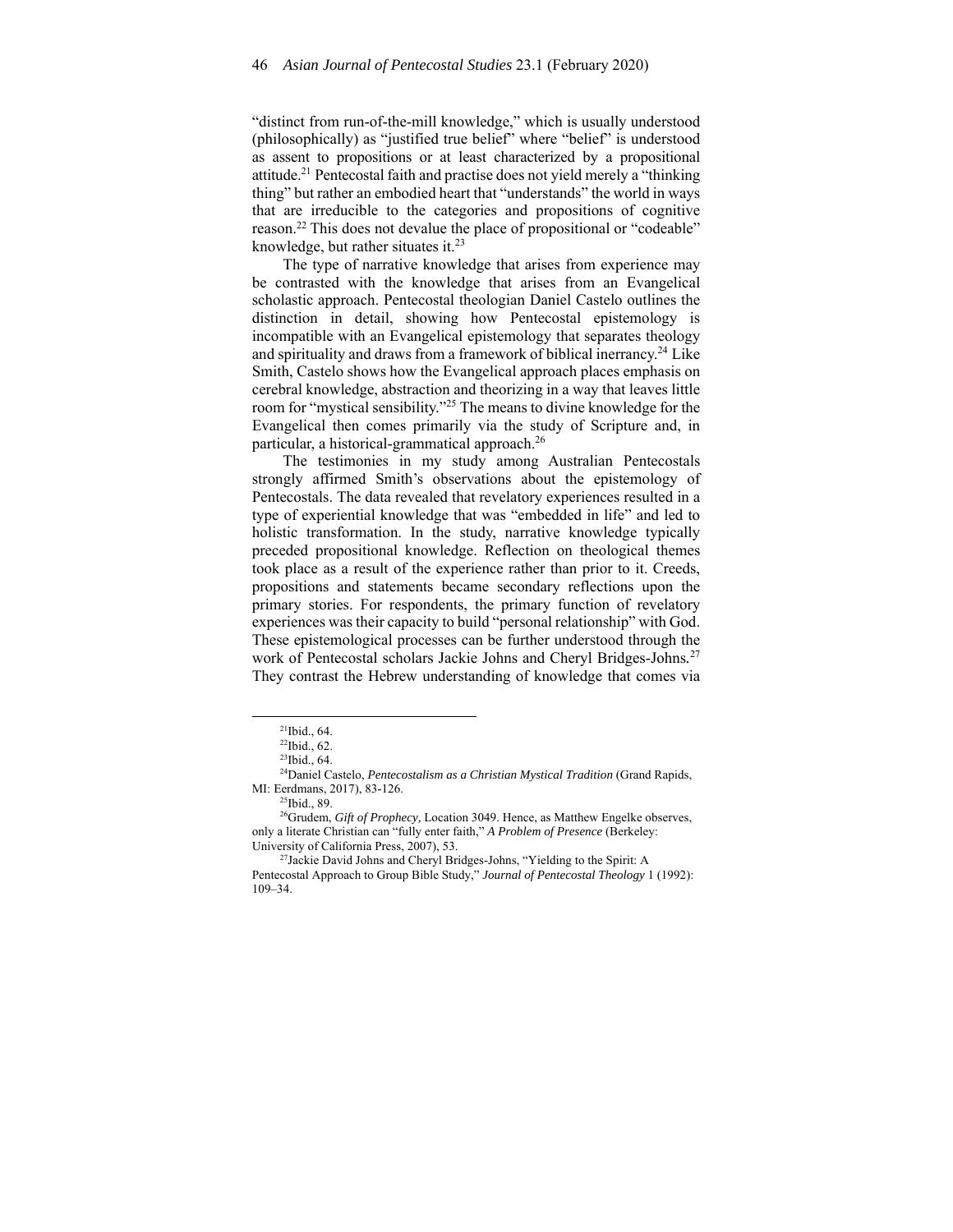#### Where Pentecostalism and Evangelicalism Part Ways: 47 Towards a Theology of Pentecostal Revelatory Experience Part 2

experience (*yada*) to the Greek concept (ginoskein), which involves a "standing back from something" in order objectively to know it.<sup>28</sup> Unlike the Greek concept, *yada* has relationship at its core and arises from obedience (1 Jn 2:3). Knowledge is contextual rather than abstract and is measured "not by information, but by how one was living in response to God." 29 This understanding of *yada* effectively shifts the epistemological emphasis from cerebral knowledge of a book to relational knowledge of a person. Indeed, several respondents contrasted learning from their experience with the Spirit versus learning from the Bible, with the key distinction being the personalized nature of the message: "I mean you have the Scriptures, and they're awesome, but for me, if I didn't have it [hearing God's voice], I'd be very lost. It makes it personal; it brings you face to face with those encounters; it changes you."

In addition, revelatory experiences were seen to be central to the participants' spiritual growth. Rather than acting as a lightweight spiritual "add-on," revelatory encounters represented pivotal moments that triggered significant learning. Here, the Holy Spirit was seen to actively take the role of teacher in directing the learning process and tailoring it to the individual's particular needs. The individualized nature of learning strengthened its impact. Thus, revelatory experience found its place firmly in the center rather than at the periphery of spiritual formation.

Furthermore, the value and potency of this epistemological process was linked to the authority Pentecostals ascribed to their revelatory experiences. The transformational outcomes of experiences in the study were only effective when accompanied by appropriate responses to them. Participants were keenly aware that their experience carried divine authority and demanded acquiescence to them to be of any value. For the Pentecostal, when God speaks, obedience is required; God's people recognize his voice and they follow (John 10:27). Learning was therefore dependent upon active participation in the process. It was only then that transformation occurred.

Bridges-Johns and Johns highlight the role of obedience in the development of *yada*. The understanding of *yada* is brought into dialogue with "praxis" defined as "reflection-action" that links knowing to doing.30 Johns and Bridges-Johns show that praxis epistemology is useful for understanding the learning processes encapsulated by the notion of *yada*, but with one essential difference. Without the input of a higher authority, praxis is an insufficient means of knowing God and

<sup>28</sup>Ibid., 112.

 $29$ Ibid.

<sup>30</sup>Ibid., 119.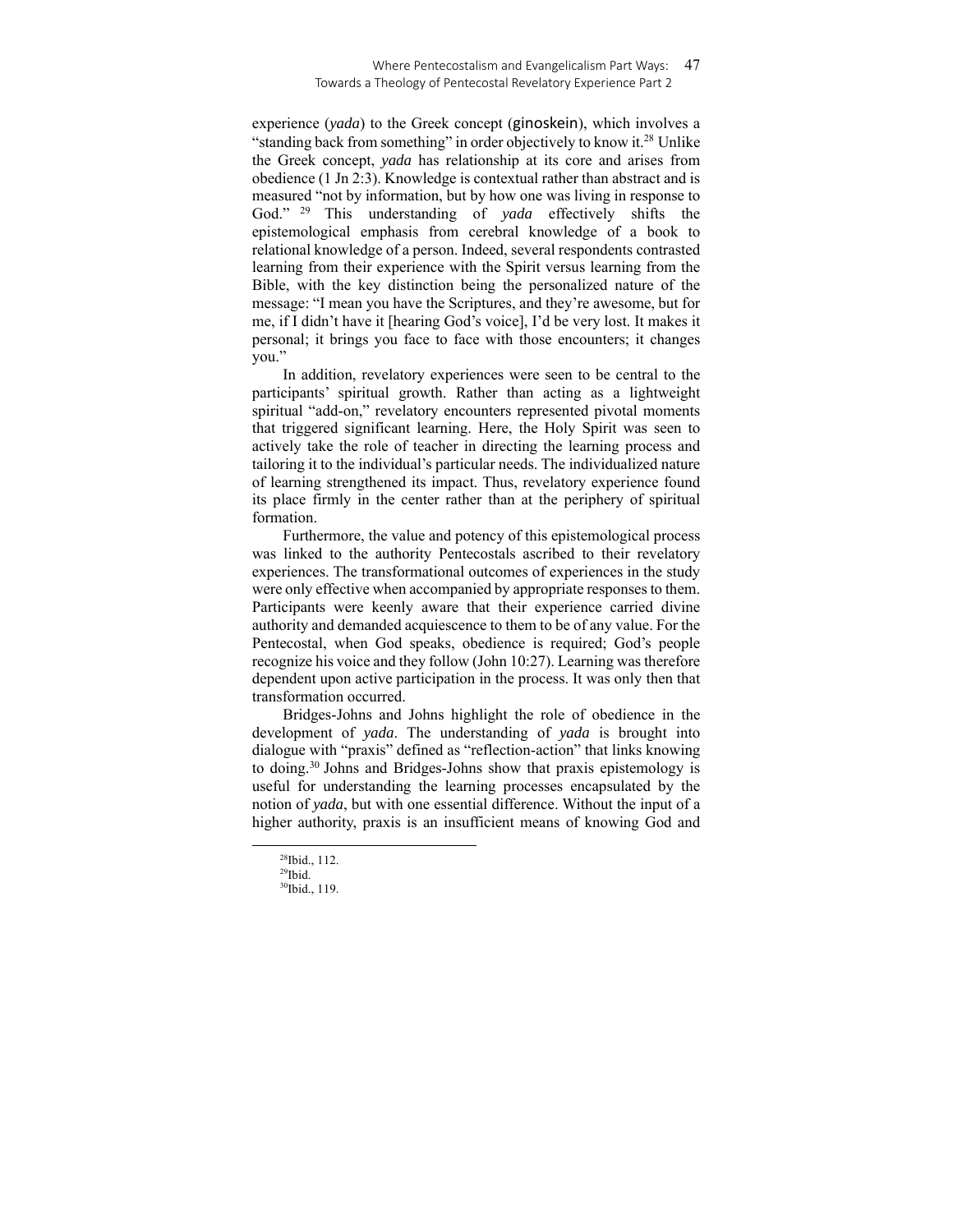achieving human transformation.31 It is because respondents in the study saw their experiences as divinely authoritative that they were motivated to act. Without this authority, "knowing" the truth may not translate into *yada*.

The attribution of divine authority for revelatory experiences is therefore the key to the development of narrative knowledge and its transformative power. This is in contrast to the Evangelical approach advocated by Grudem, who argues for contemporary prophetic experience to have minimal authority over the recipient, as with other forms of church activity like leadership, counselling and teaching.32 The textual approach of the Evangelical conflicts with the oral approach of the Pentecostal by its placement of authority.

The Pentecostal emphasis on experiences in the Spirit contributes to a unique theological epistemology, a pattern which Pentecostals see as originating from the Scriptures themselves.<sup>33</sup> The Pentecostal approach positions revelatory experiences at the center of spiritual growth and faith. Participants identified the revelatory experience as the trigger that brought transformation and personal knowledge of God. Because the experience was personal, and embodied in their own life, it tended to foster knowledge of a *person* ahead of knowledge of a *book.* This reorients the mode of learning from the Evangelical emphasis on Bible study, and points to the priority and legitimacy of the revelatory experience. Spiritual formation is related to obedience and action rather than mere belief. The result is narrative knowledge or *yada* that does not reject the value of propositional knowledge, but rather gives it secondary status. As Smith states, this is not "antirational, but antirationalist; it is not a critique or rejection of reason, but rather a commentary on a particularly reductionist model of reason and rationality, a limited and stunted version of what counts as 'knowledge."<sup>34</sup>

# **An Alternative Framework: The Catholic Approach to Revelatory Experience**

The Evangelical approach to Pentecostal revelatory experiences has been found to be problematic at the foundational level. Adoption of an Evangelical approach acts to mitigate against the experience, thwart appropriate discernment practises and undermine the value of narrative knowledge that arises from revelatory experience. In order to maintain

<sup>31</sup>Ibid., 122.

<sup>32</sup> Grudem, *Gift of Prophecy,* Location 660-663. 33Mark Cartledge, *Practical Theology: Charismatic and Empirical Perspectives* (Eugene: Wipf and Stock, 2003), 25. 34Smith, *Thinking in Tongues*, 53.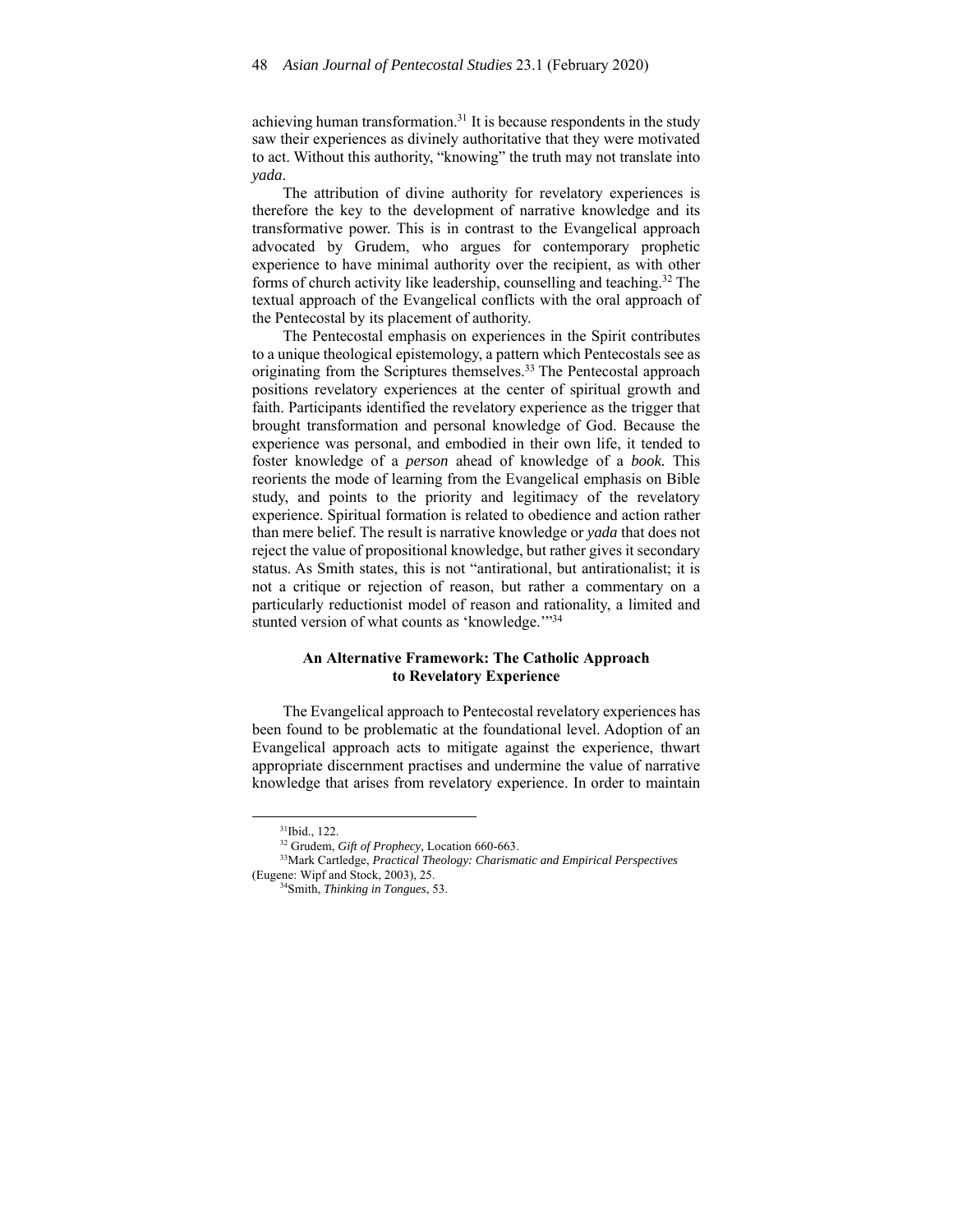the practise of revelatory experience in Pentecostal churches, a theological approach that reflects the experientially continuous worldview of the Pentecostals is proposed. This can be found in the Catholic tradition.

The Pentecostal emphasis on supernatural experience has led Castelo and others to argue that Pentecostalism finds its place most comfortably in the Catholic mystical tradition. For Castelo, the Pentecostal stress on "encountering God" finds convergence with the Catholic mystical stress on movement towards "union" with God: "What primarily makes Pentecostalism a mystical tradition of the Church catholic is its persistent, passionate, and widespread emphasis on encounter."35 This form of mysticism is definitively Christian in that experience is seen to be revelatory rather than investigative. Through Pentecostal experience, the God of mystery self-reveals.<sup>36</sup> As for Catholic mystics, this knowledge of God is both relational and intellectual and has transformation as its ultimate goal.37

Castelo's perspective has found agreement with several scholars who have linked Pentecostalism to the mystical tradition, or implied it in their work. 38 For example, theologian Simon Chan has sought to establish links between Pentecostalism and Catholic mysticism in the area of prayer practises and spirituality.39 Coulter has identified parallels with the hermeneutical approaches of Pentecostals and medieval mystical thinkers.40 Sociologist Poloma labels Pentecostals as "Main Street Mystics."41 In his review of Castelo's work, theologian Sammy Alfaro suggests that Castelo affirms the theological hunches of several in the Pentecostal academy about the mystical component of Pentecostalism.42

Recent ecumenical dialogues between Catholic and Pentecostal theologians focussing on the shared experiences of the Spirit have further revealed the synergy between the two traditions. 43 Five years of

38Castelo (ibid., 39) identifies Harvey Cox, Daniel Albrecht, James Smith, Margaret Poloma and Simon Chan. 39Simon Chan, *Pentecostal Theology and the Christian Spiritual Tradition* (Eugene:

<sup>&</sup>lt;sup>35</sup>Castelo, *Pentecostalism as a Christian Mystical Tradition*, 80. <sup>36</sup>Ibid., 54.

<sup>37</sup>Ibid., 44, 55-57, 80-82.

Wipf & Stock, 2000).<br><sup>40</sup>Dale Coulter, "What Meaneth This? Pentecostals and Theological Inquiry,"

*Journal of Pentecostal Theology* 10, no. 1 [2001]: 38–64.<br><sup>41</sup>Margaret Poloma, *Main Street Mystics: The Toronto Blessing and Reviving* 

*Pentecostalism* (Walnut Creek, CA: AltaMira Press, 2003).<br><sup>42</sup>Kyle Smith, Leah Payne and Sammy Alfaro, "Author Meets Critics: Responding

to Daniel Castelo's Pentecostalism as a Christian Mystical Tradition," *Pneuma: The* 

<sup>&</sup>lt;sup>43</sup>Pontifical Council for Promoting Christian Unity, "'Do Not Quench the Spirit':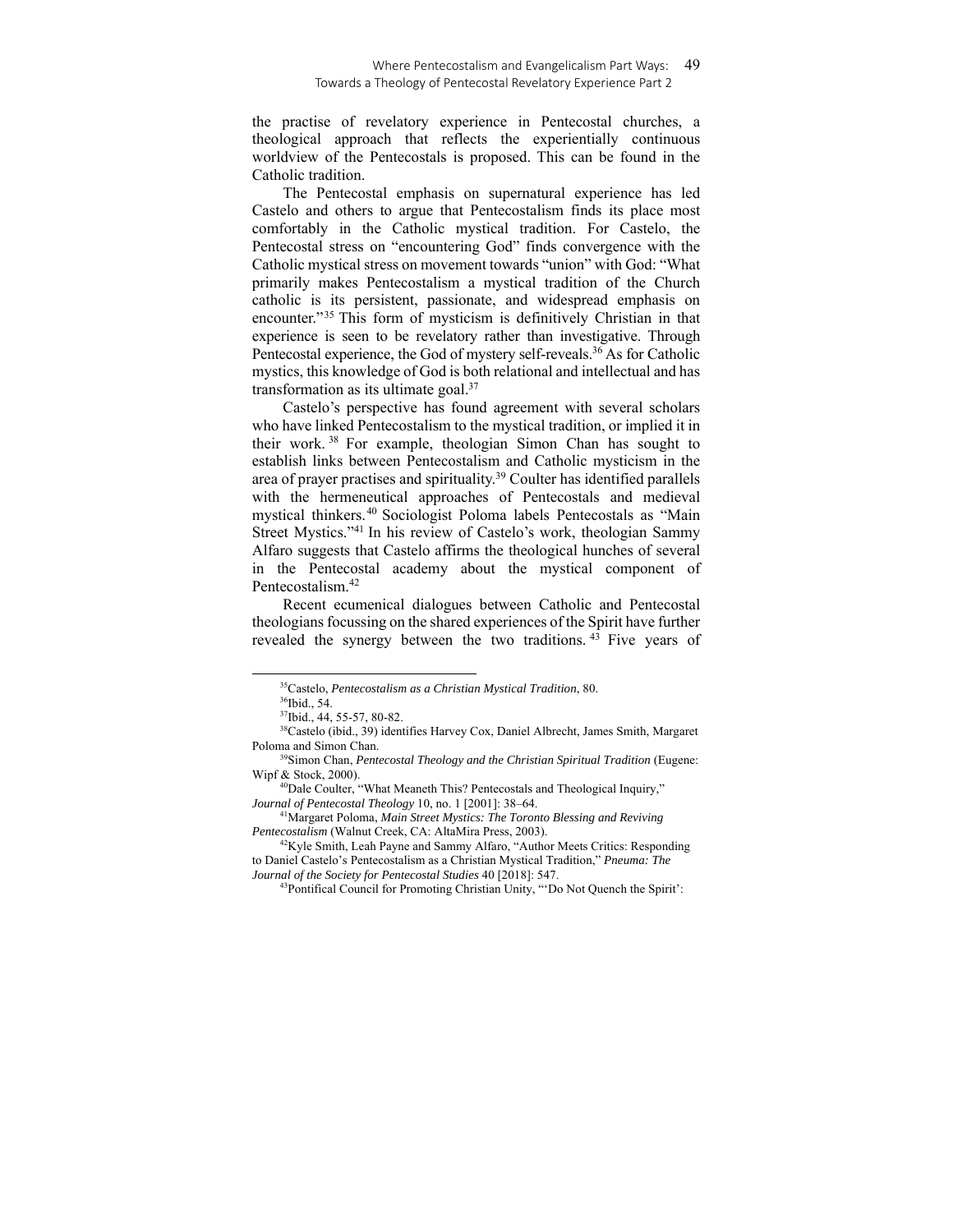reflection and scholarly discussion on the experiential and theological dimensions of charisms revealed a significant overlap in understandings. Catholic and Pentecostals shared common perspectives on the nature, function and importance of prophecy, discernment criteria and the need for ecclesial and pastoral oversight in the discernment process. Robeck describes the practise of prophetic gifts among Classical Pentecostals and Catholic Charismatics as a place where "bridges may be built."44

With a shared emphasis on spiritual experience, the Catholic approach to revelatory experiences acts as an appropriate dialogue partner for Pentecostals seeking to reflect on their experience. As an example, Niels Hvidt's multi-disciplinary study *Christian Prophecy* reflects an experientially continuous approach that is consistent with the Pentecostal paradigm. Hvidt is clear that there is no justification for a different treatment of contemporary and biblical experience from a phenomenological point of view, and that Old Testament prophecy and Christian prophecy share many common traits.<sup>45</sup> Indeed, he argues for a dismissal of the idea of any "end" to revelation.<sup>46</sup> Revelation neither ends with Christ, the apostles or with the canon. Further, Hvidt gives attention to the individual revelatory experience as well as to prophecy, and unlike Grudem, who eschews the value of reflecting on actual experience,  $47$ Hvidt reflects on insights from the actual experience of prophetic figures in history.48

#### **Conclusion**

Pentecostal tradition testifies to the power of revelatory encounters to enhance spirituality and to build the church (1 Cor 14:3). In order to maintain such practises, it is essential that Pentecostals reflect adequately on their experience from their own experiential worldview. Attempting to fit a Pentecostal theology into a Protestant Evangelical framework has proven inadequate and ultimately leads to dilution, if not rejection, of the

Charisms in the Life and Mission of the Church: Report of the Sixth Phase of the International Catholic-Pentecostal Dialogue (2011-2015)," http://www.christianunity. va/content/unitacristiani/en/dialoghi/sezione-occidentale/pentecostali/dialogo/documentidi-dialogo/2015-non-spegnete-lo-spirito/testo-del-documento-in-inglese.html (accessed December 9, 2019), 2016. 44Robeck, Cecil M. Jr., "A Pentecostal Perspective on Prophetic Gifts" (The

International Catholic-Pentecostal Dialogue, Round 6, Sierra Madre, CA, 2014), 30. 45Niels C. Hvidt, *Christian Prophecy: The Post-Biblical Tradition* (New York: Oxford University Press, 2007), 6-7.<br><sup>46</sup>Ibid., 209-216.<br><sup>47</sup>Grudem, *The Gift of Prophecy*, Location 130.

<sup>&</sup>lt;sup>48</sup>For example, the experiences of Hildegard of Bingen, Birgitta of Sweden and Teresa of Avila.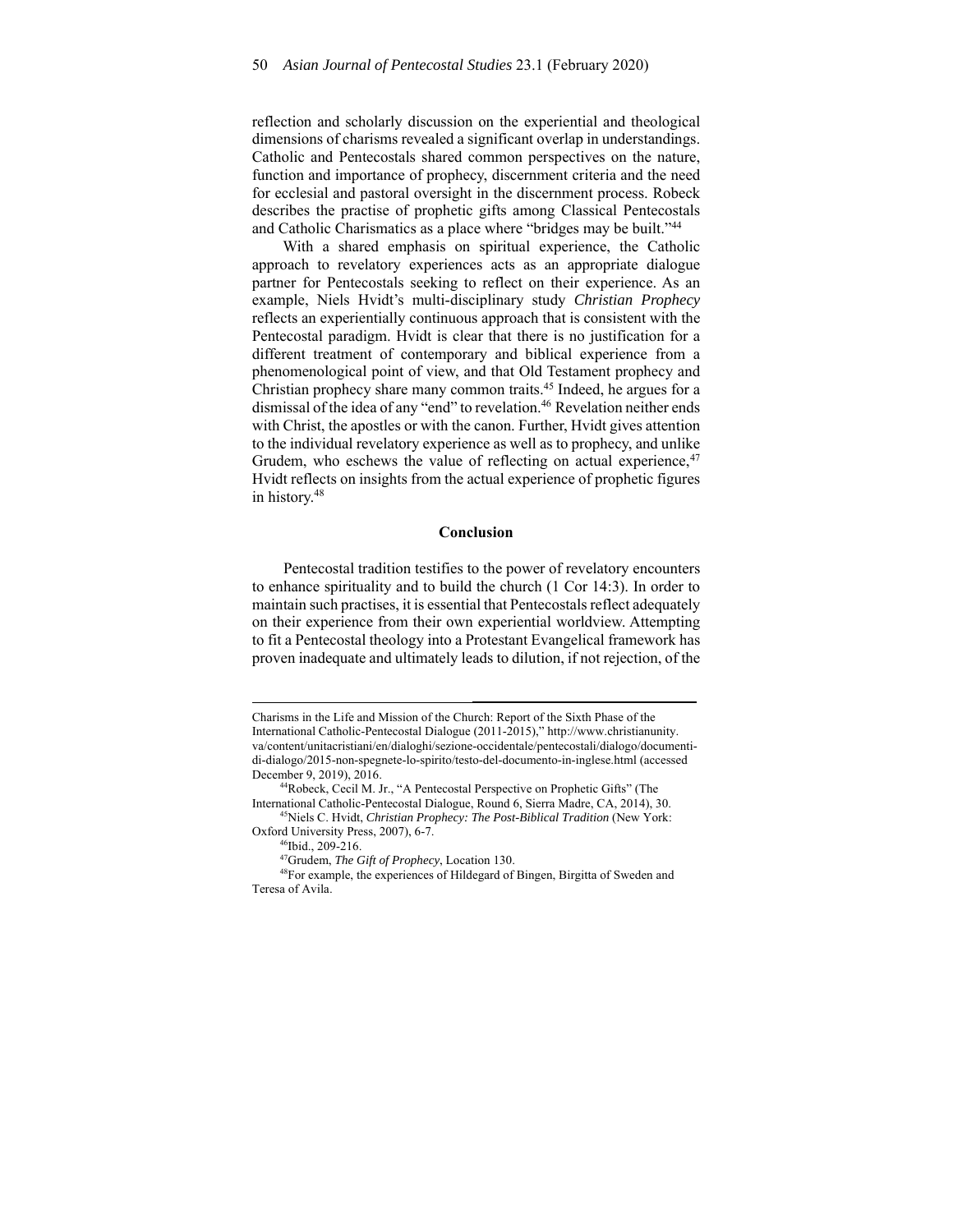### Where Pentecostalism and Evangelicalism Part Ways: 51 Towards a Theology of Pentecostal Revelatory Experience Part 2

experience. Multiple scholars have noted this tendency towards the socalled "evangelicalization" of Pentecostalism.49

Without a well-developed theology, Pentecostals are in danger of losing the distinctive of the revelatory phenomenon, as either the experience or the theology collapses under the contradiction. Smith describes it well: "The gradual evangelicalization of Pentecostalism is an attempt to adopt a framework that at the same time destroys the foundation. A Pentecostal evangelical theology is a house divided against itself." 50 The Catholic tradition offers an appropriate solution to the theological problem as well as providing historical legitimacy and consistent links to the early church itself.

<sup>49</sup>Matthew S. Clark, "An Investigation into the Nature of a Viable Pentecostal Hermeneutic" (Ph.D. thesis, University of Pretoria, 1997), 59; Garry B. McGee, "'More than Evangelical': The Challenge of Evolving Identity in the Assemblies of God", in D. A. Roozen and J. R. Nieman, eds, *Church, Identity and Change* (Grand Rapids: Eerdmans, 2005, 40-41; Robeck in Scott A. Ellington, "Pentecostalism and the Authority of Scripture," *Journal of Pentecostal Theology* 9 [1996]: 19; Veli-Matti Karkkainen, *Towards a Pneumatological Theology: Pentecostal and Ecumenical Perspectives on Ecclesiology, Soteriology, and Theology of Mission*, ed. Amos Yong (Lanham: University Press of America, 2002), 7; Paul W. Lewis, "Towards a Pentecostal Epistemology: The Role of Experience in Pentecostal Hermeneutics," *The Spirit and Church* 2, no. 1 (May 2000): 95–125; Angelo U. Cettolin, *Spirit, Freedom and Power*

 $^{50}$ Smith, "The Closing of the Book," 59.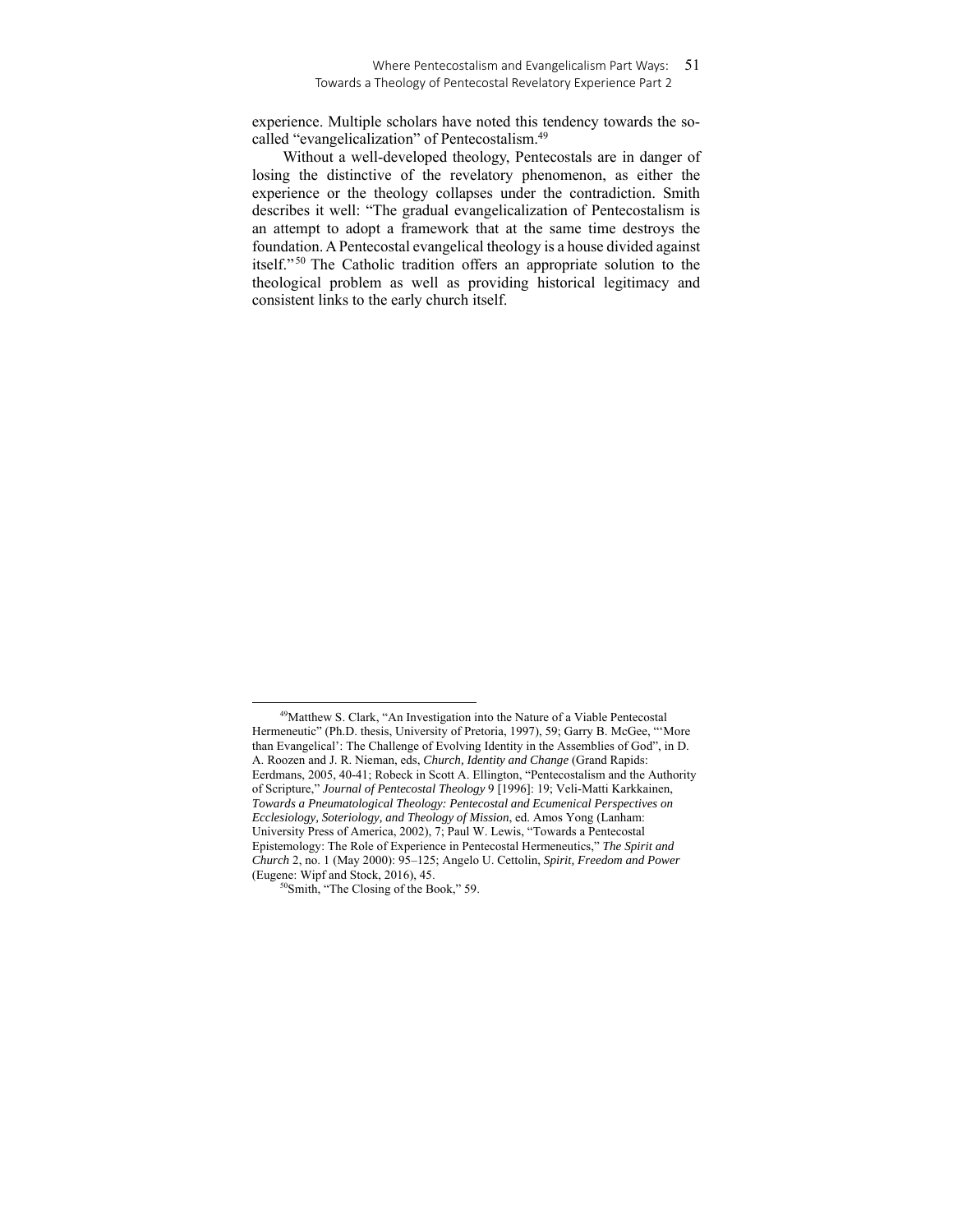# **Bibliography**

| Albrecht, Daniel E. Rites in the Spirit: A Ritual Approach to        |
|----------------------------------------------------------------------|
| Pentecostal/Charismatic Spirituality. Sheffield: Sheffield           |
| Academic Press, 1999.                                                |
| Alexander, Paul. Signs and Wonders: Why Pentecostalism Is the        |
| World's Fastest Growing Faith. San Francisco: Jossey-Bass,           |
| 2009.                                                                |
| Allert, Craig. A High View of Scripture?: The Authority of the Bible |
| and the Formation of the New Testament Canon. Grand Rapids:          |
| Baker Academic, 2007.                                                |
| Anderson, Allan. An Introduction to Pentecostalism. Cambridge:       |
| Cambridge University Press, 2004.                                    |
| Astley, Jeff. Ordinary Theology: Looking, Listening and Learning in  |
| Theology. Aldershot: Ashgate, 2002.                                  |
| Archer, Kenneth J. "Pentecostal Hermeneutics: Retrospect and         |
| Prospect." In Pentecostal Hermeneutics: A Reader, edited by          |
| Martin, Lee Roy, 131-48. Leiden: Brill, 2013.                        |
| Aune, David E. Prophecy in Early Christianity and the Ancient        |
| Mediterranean World. Grand Rapids: Eerdmans, 1983.                   |
| Bickle, Mike. Growing in the Prophetic. Orlando: Creation House,     |
| 1996.                                                                |
| Brown, Colin, ed. New Testament Theology. Vol. 3. Exeter:            |
| Paternoster, 1978.                                                   |
| Cartledge, Mark J. "Charismatic Prophecy: A Definition and           |
| Description," Journal of Pentecostal Theology 5 [1994]: 74-          |
| 120.                                                                 |
| . "Charismatic Prophecy." Journal of Empirical Theology 8            |
| $[1995]: 71-88.$                                                     |
| . Practical Theology: Charismatic and Empirical Perspectives.        |
| Eugene: Wipf and Stock, 2003.                                        |
| Castelo, Daniel. Pentecostalism as a Christian Mystical Tradition.   |
| Grand Rapids: Eerdmans, 2017.                                        |
| Cettolin, Angelo U. Spirit, Freedom and Power. Eugene: Wipf and      |
| Stock, 2016.                                                         |
| Chan, Simon. Pentecostal Theology and the Christian Spiritual        |
| Tradition. Eugene: Wipf & Stock, 2000.                               |
| Clark, Matthew S. "An Investigation into the Nature of a Viable      |
| Pentecostal Hermeneutic." Ph.D. thesis, University of Pretoria,      |
| 1997.                                                                |
| Coulter, Dale. "What Meaneth This? Pentecostals and Theological      |
| Inquiry." Journal of Pentecostal Theology 10, no. 1 [2001]: 38-      |

64.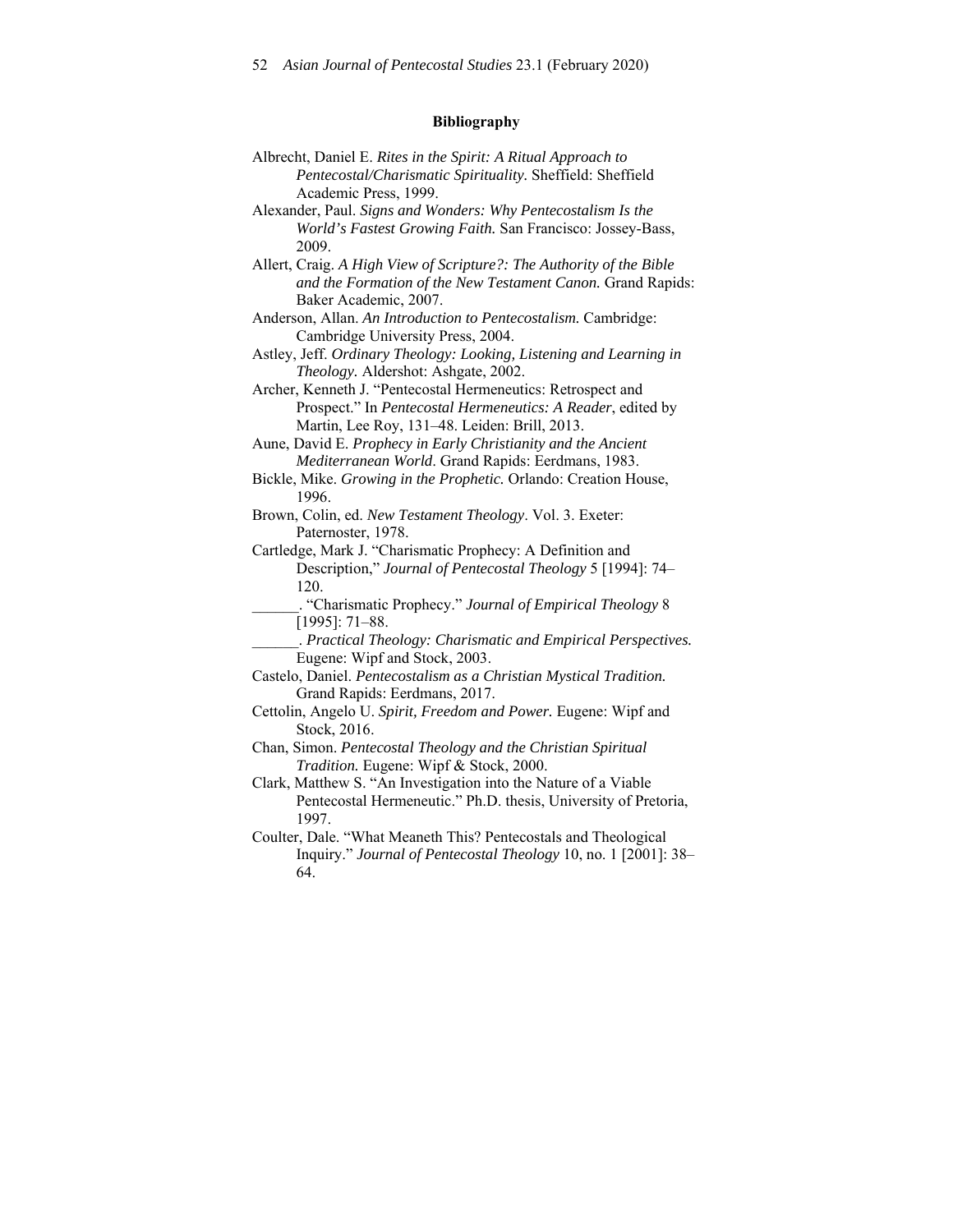Damazio, Frank. *Developing the Prophetic Ministry.* Portland: Trilogy Productions, 1983.

Deere, Jack. *Surprised by the Voice of God.* Grand Rapids: Zondervan, 1996.

Droll, Anna Marie. "'Piercing the Veil' and African Dreams and Visions: In Quest of the Pneumatological Imagination." *Pneuma: The Journal of the Society for Pentecostal Studies* 40 (2018): 345–65.

Ellington, Scott A. "Pentecostalism and the Authority of Scripture" *Journal of Pentecostal Theology* 9 [1996]: 16–38.

Engelke, Matthew. *A Problem of Presence*. Berkeley: University of California Press, 2007.

Fee, Gordon D. *God's Empowering Presence: The Holy Spirit in the Letters of Paul.* Peabody, MA: Hendrickson, 1994.

Fourie, S. *Prophecy: God's Gift of Communication to the Church.* Pretoria: University of South Africa, 1990.

Gaffin, Richard B. "A Cessationist View," in *Are Miraculous Gifts for Today?* edited by Wayne Grudem, 25–64. Grand Rapids: Zondervan, 1996.

Gentile, Ernest B. *Your Sons and Daughters Will Prophesy.* Grand Rapids: Chosen Books, 1999.

Goldingay, John. *Models for Scripture.* Toronto: Clements, 2004.

Grudem, Wayne A., ed. *Are Miraculous Gifts for Today?* Grand Rapids: Zondervan, 1996.

\_\_\_\_\_\_. *The Gift of Prophecy in the New Testament and Today.*  Wheaton: Crossway Books, 2000.

Hamon, Bill. *Prophets and Personal Prophecy: God's Prophetic Voice Today.* Shippensburg: Destiny Image, 1978.

Horton, Harold. *The Gifts of the Spirit.* London: 1934, reprinted Springfield, MO: Gospel Publishing House, 1975.

Hvidt, Niels C. *Christian Prophecy: The Post-Biblical Tradition.* New York: Oxford University Press, 2007.

Hymes, David. "Toward an Old Testament Theology of Dreams and Visions from a Pentecostal-Charismatic Perspective." *Australasian Pentecostal Studies*, no. 14. https://apsjournal.com/index.php/APS/article/view/117. (accessed December 21, 2019).

Jacobs, Cindy. *The Voice of God.* Ventura: Regal Books, 1995.

Johns, Jackie David. "Pentecostalism and the Postmodern Worldview." *Journal of Pentecostal Theology* 7 [1995]: 73–96.

\_\_\_\_\_\_. *The Pedagogy of the Holy Spirit According to Early Christian Tradition.* Cleveland: Center for Pentecostal Ministries, 2012.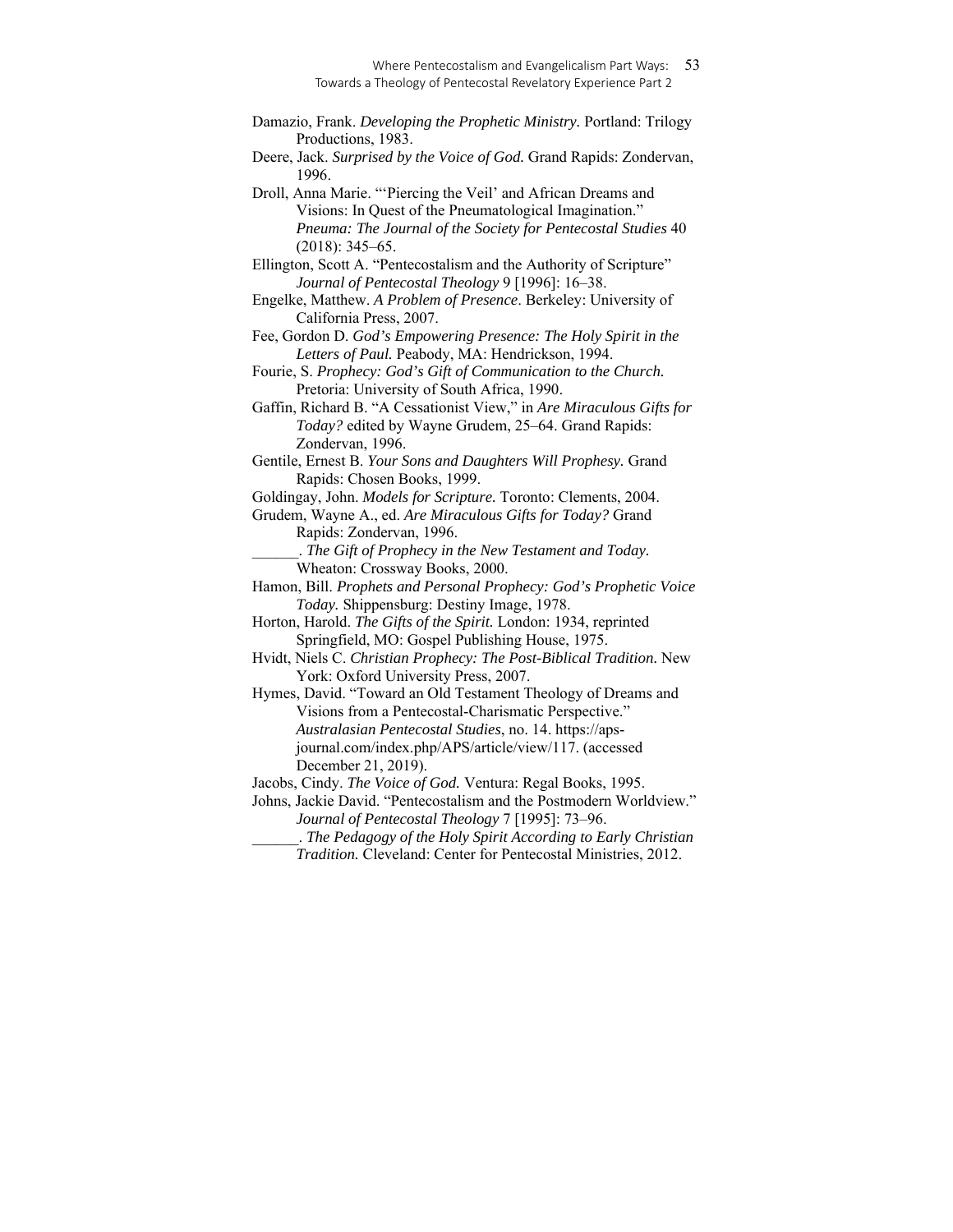- Karkkainen, Veli-Matti. *Towards a Pneumatological Theology: Pentecostal and Ecumenical Perspectives on Ecclesiology, Soteriology, and Theology of Mission*, edited by Amos Yong. Lanham, MD: University Press of America, 2002.
- Kay, William K. *Prophecy!* Nottingham: Lifestream Publications, 1991.
	- \_\_\_\_\_\_. "Pentecostals and the Bible." *Journal of the European Pentecostal Theological Association* 24 [2004]: 71–83.
- Keener, Craig S. *Spirit Hermeneutics: Reading Scripture in Light of Pentecost.* Grand Rapids: Eerdmans, 2016.
- Kelsey, Morton T. *God, Dreams and Revelation.* Minneapolis: Augsburg Fortress, 1991.
- Land, Steven J. *Pentecostal Spirituality: A Passion for the Kingdom*. Sheffield: Sheffield Academic Press, 1993.
- Lee, Sang-Whan. "Pentecostal Prophecy." *The Spirit and Church* 3.1 (2001): 147–71.
- Lewis, Paul W. "Towards a Pentecostal Epistemology: The Role of Experience in Pentecostal Hermeneutics." *The Spirit and Church* 2, no. 1 (May 2000): 95–125.
- Lim, David. *Spiritual Gifts: A Fresh Look.* Springfield, MO: Gospel Publishing House, 2003.
- Lum, Dennis. *The Practice of Prophecy: An Empirical-Theological Study of Pentecostals in Singapore.* Eugene: Wipf and Stock, 2018.
- MacArthur, John F. Jr. *Charismatic Chaos*. Grand Rapids: Zondervan, 1992.
- McGee, Garry B. "'More than Evangelical': The Challenge of Evolving Identity in the Assemblies of God," in *Church, Identity and Change,* edited by D. A. Roozen and J. R. Nieman. Grand Rapids: Eerdmans, 2005.
- McKay, John. "When the Veil Is Taken Away: The Impact of Prophetic Experience on Biblical Interpretation." *Journal of Pentecostal Theology* 5 (1994): 17–40.
- McLean, Mark. "Toward a Pentecostal Hermeneutic." *Pneuma: The Journal of the Society for Pentecostal Studies* 6, no. 2 [1984]: 35–56.
- Meyer, Joyce. *How to Hear from God.* New York: Warner Books, 2003.

Johns, Jackie David and Bridges-Johns, C. "Yielding to the Spirit: A Pentecostal Approach to Group Bible Study." *Journal of Pentecostal Theology* 1 [1992]: 109–134.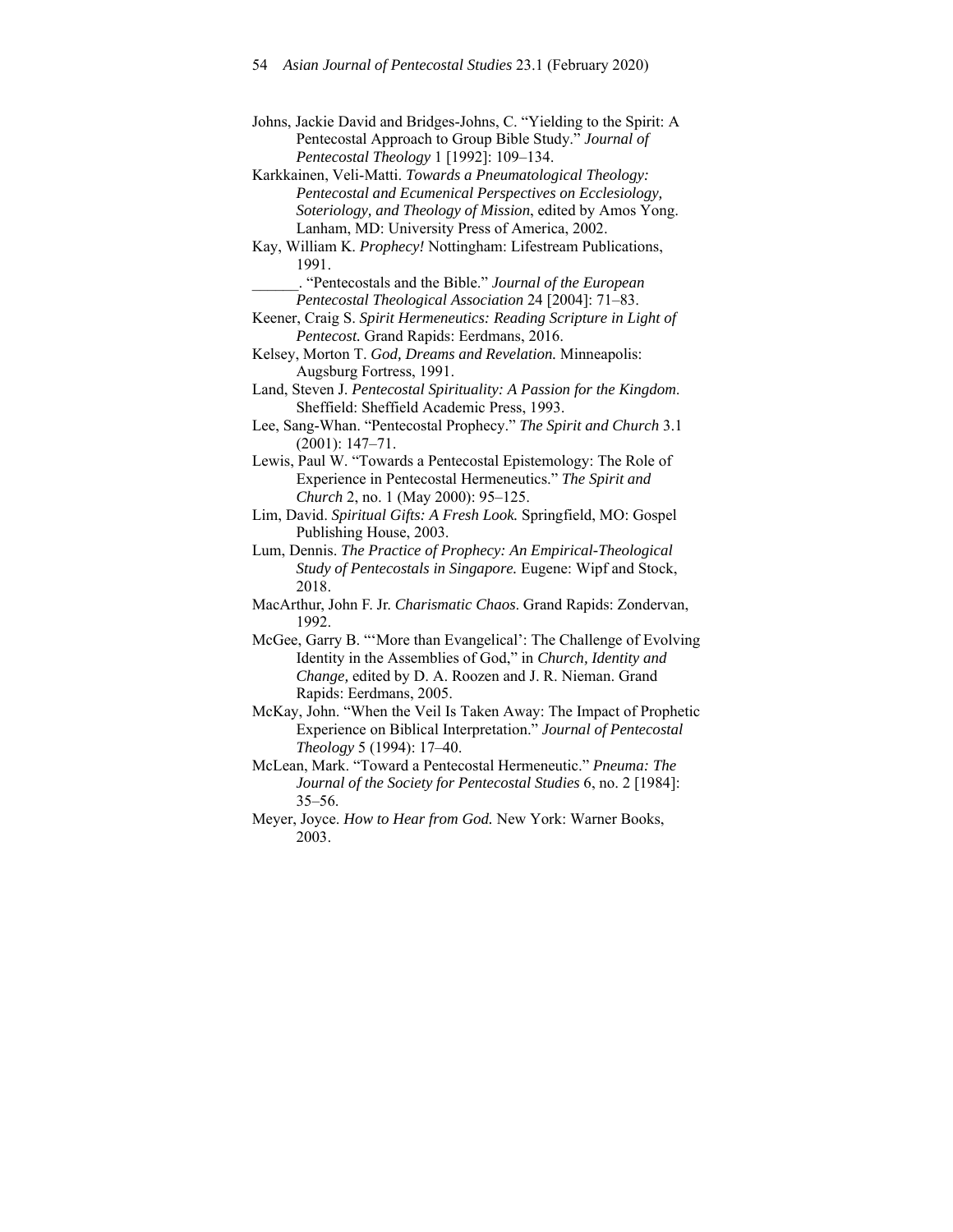Muindi, Samuel W. *Pentecostal-Charismatic Prophecy: Empirical-Theological Analysis.* Oxford: Peter Lang, 2017.

Packer, James I. *God's Words.* Downers Grove: IVP, 1981.

Parker, Stephen E. *Led by the Spirit: Toward a Practical Theology of Pentecostal Discernment and Decision-Making.* Sheffield: Sheffield Academic Press, 1996.

Pew Research Center. "The Shifting Religious Identity of Latinos in the United States." May 7, 2014. http://www.pewforum.org/2014/05/07/the-shifting-religious-

identity-of-latinos-in-the-united-states/ (accessed July 21, 2016). Poloma, Margaret M. *Main Street Mystics: The Toronto Blessing and* 

*Reviving Pentecostalism.* Walnut Creek: AltaMira Press, 2003. Poloma, Margaret M and Green, John C. *The Assemblies of God: Godly Love and the Revitalization of American Pentecostalism.* New York: NYU Press, 2010.

Pontifical Council for Promoting Christian Unity. "'Do Not Quench the Spirit': Charisms in the Life and Mission of the Church: Report of the Sixth Phase of the International Catholic-Pentecostal Dialogue (2011-2015)," 2016. http://www.christianunity.va/ content/unitacristiani/en/dialoghi/sezione-occidentale/ pentecostali/dialogo/documenti-di-dialogo/2015-non-spegnetelo-spirito/testo-del-documento-in-inglese.html (accessed December 9, 2019).

Robeck, Cecil M. Jr. "Written Prophecies: A Question of Authority." *Pneuma: The Journal of the Society for Pentecostal Studies* 2 [1980]: 26–45.

\_\_\_\_\_\_. "A Pentecostal Perspective on Prophetic Gifts." The International Catholic-Pentecostal Dialogue, Round 6, Sierra Madre, California, 2014.

Robeck, Cecil M. Jr. "The Gift of Prophecy." In *The New International Dictionary of Pentecostal and Charismatic Movements,* edited by Burgess, Stanley M. and Van Der Maas, Eduard M., Revised., 999–1012. Grand Rapids: Zondervan, 2002.

Ruthven, Jon M. "The 'Foundational Gifts' of Ephesians 2:20." *Journal of Pentecostal Theology* 10, no. 2 [2002]: 28–43.

\_\_\_\_\_\_. *On the Cessation of the Charismata: The Protestant Polemic on Postbiblical Miracles.* Sheffield: Sheffield Academic Press, 2007.

\_\_\_\_\_\_. *What's Wrong with Protestant Theology: Tradition vs. Biblical Emphasis*. Tulsa: Word and Spirit, 2013.

Miller, John B. F. *Convinced That God Had Called Us: Dreams, Visions and the Perception of God's Will in Luke-Acts*. Leiden, Boston: Brill, 2007.